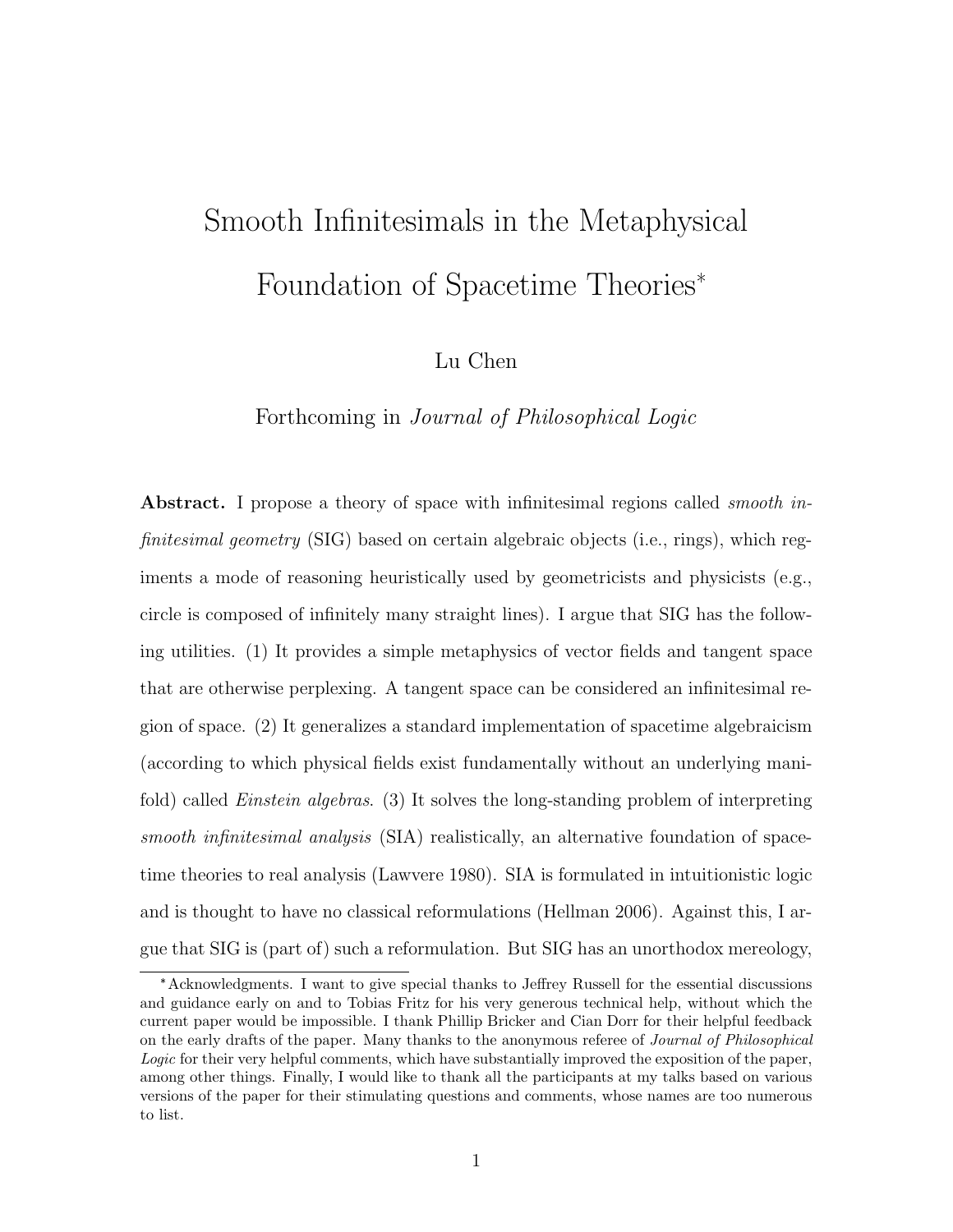in which the principle of supplementation fails.

Keywords. Continuum; smooth infinitesimal geometry; smooth infinitesimal analysis; vectorial quantity; tangent space; Einstein algebras; nonclassical mereology.

#### 1 Continua with Infinitesimal Parts

What is a circle? Some—for example, Bryson of Heraclea, Kepler, Galileo and Leibniz—say that a circle is a regular polygon with infinitely many sides, each of which has an infinitesimal length (Boyer 1959; see also Bell 2017). This conception of a circle was utilized in reasoning about the area of a circle: just as the area of a regular polygon with finitely many sides is equal to half of the product of its apothem (the distance from the center to a side) and its perimeter, the area of a circle as a regular polygon with infinitely many sides is equal to half of the product of its radius and its perimeter. In general, any smooth curve is composed of infinitesimally short straight microsegments.

This idea about circles and curves also continues to be part of widely used heuristic reasoning in physics. For example, consider an object rotating along a circular orbit at a constant speed. What is its acceleration? Here's how physicists use infinitesimals to anticipate the answer. We can first imagine that the object in question rotates for an infinitesimal amount of time  $\Delta t$ . By assuming (among other things) that the trajectory of the object during  $\Delta t$  is straight, we can easily obtain the correct equation for its acceleration (see Morin 2008).

But this mode of reasoning is considered merely heuristic, because space and time (or spacetime) standardly construed do not have infinitesimal parts. The standard view says that a line is composed of uncountably many unextended points, which can be algebraically represented by real numbers. Every extended part of a line has a finite length, and there are no infinitesimal line segments. The aforementioned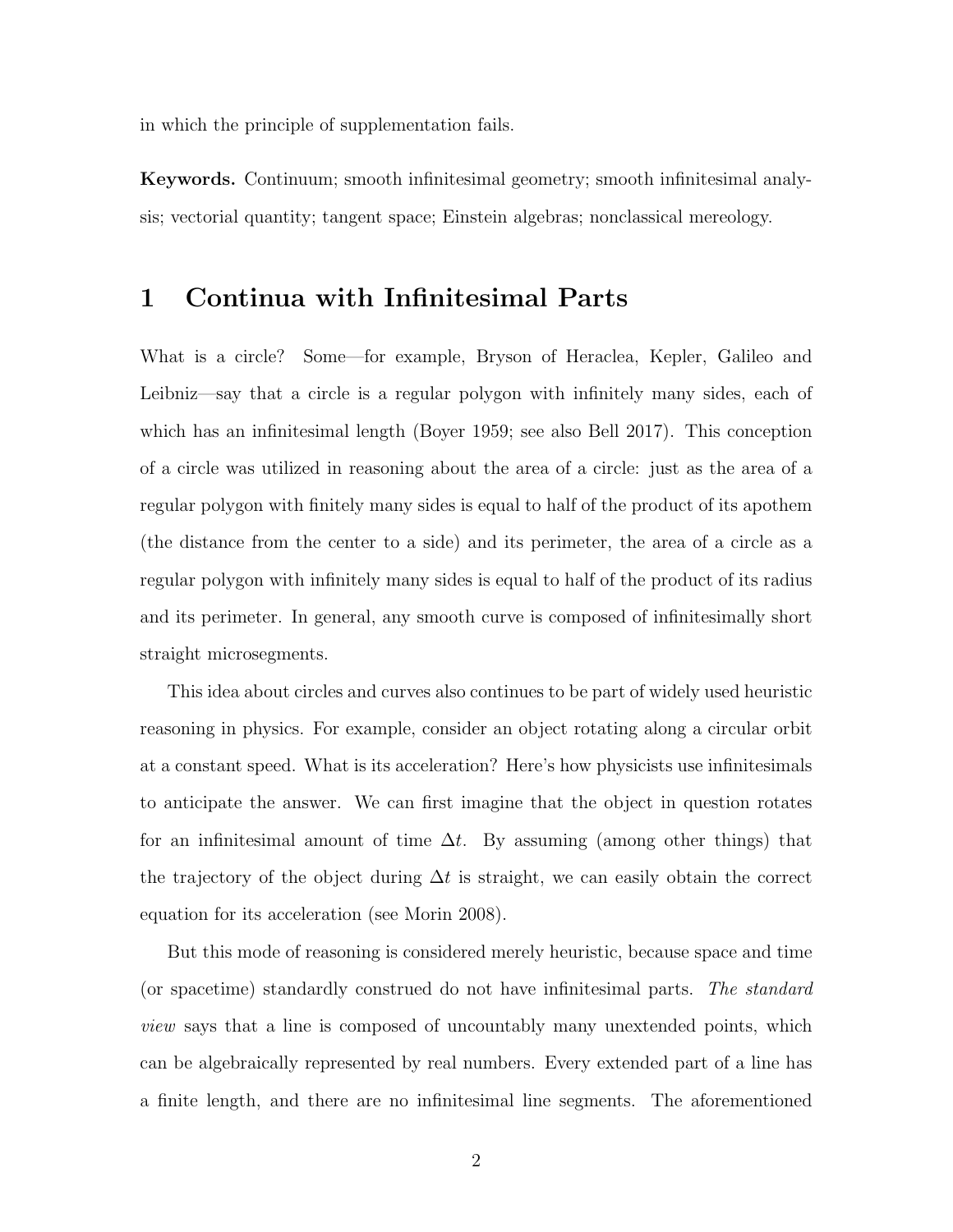reasoning can be regimented by the limit approach without involving infinitesimals. For example, velocity is the limit of distance divided by time as the distance in question gets smaller and smaller. As this view became more influential, infinitesimals were condemned as "cholera-bacilli" (Cantor 1887) and "unnecessary, erroneous, and self-contradictory" (Russell 1903).

However, the standard view faces many conceptual difficulties. For one thing, the reformulation of infinitesimal reasoning in terms of limits is rather baroque and unintuitive, and leads to various interpretative issues for vectorial-like physical quantities. If a velocity is the limit of distance divided by time as the time approaches zero, then is it a mere logical construction out of occupying various spacetime points (for example, see Tooley 1988, Arntzenius 2000, Butterfield 2006)? The nature of the electromagnetic field is similarly puzzling: are the vectorial field values extrinsic to spacetime points (see Weatherson 2006, Busse 2009)? Things get even messier when it concerns curved spacetime, which involves tangent spaces and their relations. Are tangent spaces physical spaces over and beyond our ordinary spacetime, or are they reducible to other physical features of the world? How are different tangent spaces joined up in curved spacetime? Reading answers directly from the mathematical formalism would commit us to all kinds of abstract entities at the fundamental level.

These questions (among others) motivate us to look for alternatives to the standard view. In this paper, I would like to address these questions by advancing a novel theory of space with infinitesimal regions and consider tangent space as such regions. Although infinitesimals were banished from standard calculus, researches on infinitesimals have been vibrant (see Ehrlich 2006). I will utilize the mathematical literature on an alternative foundation of calculus called *smooth infinitesimal analysis*  $(SIA)$  (part of the more encompassing theory *synthetic differential geometry*  $(SDG)$ ), developed by Lawvere and others (see Lawvere 1980, Kock 1981, Moerdijk and Reyes 1991). (Another well-known infinitesimal theory is Robinson's (1966) nonstandard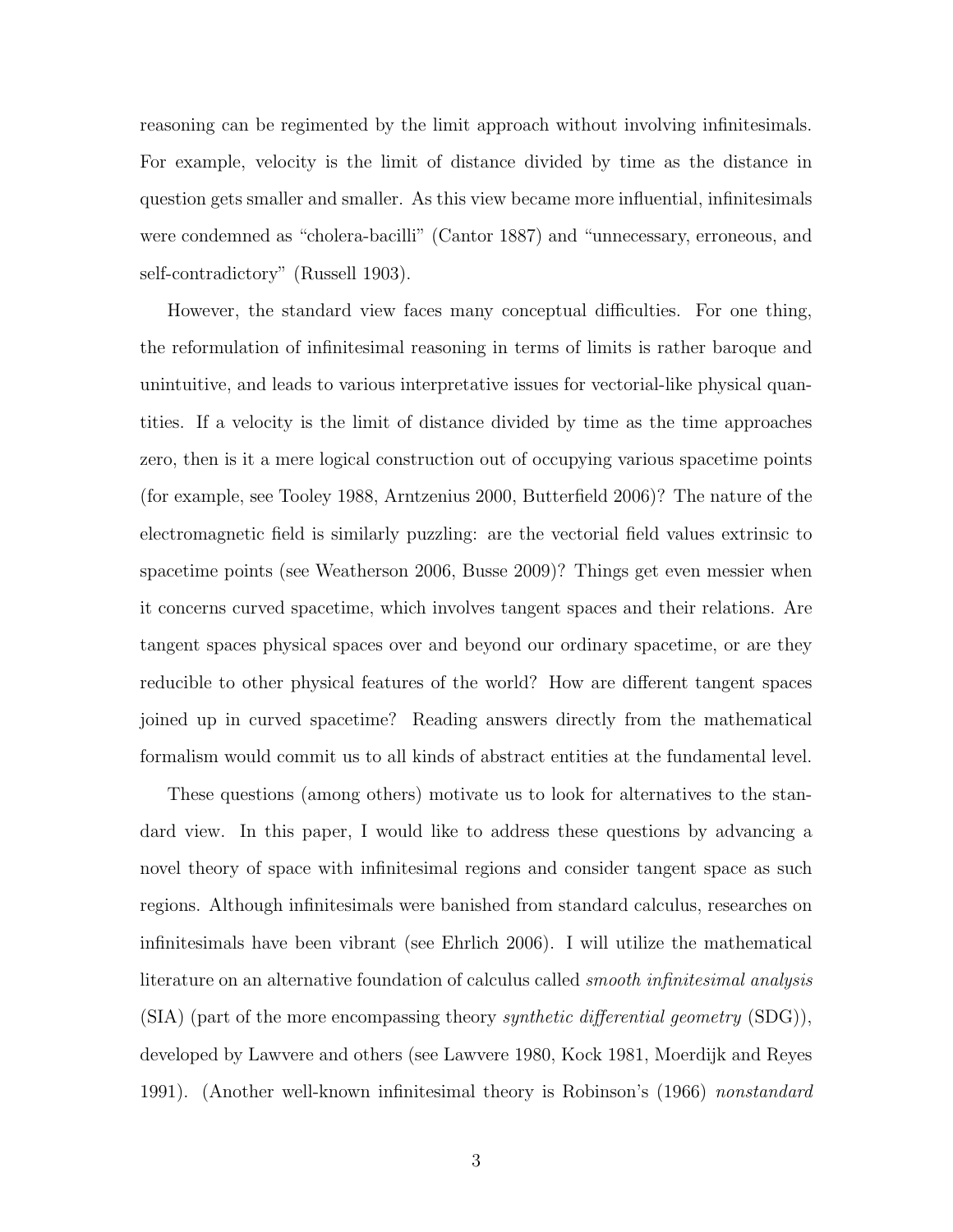analysis, which augments the familiar real numbers with infinite numbers and their infinitesimal inverses. But this theory is less relevant to the geometric considerations I have mentioned.<sup>1</sup>)

While SIA is an interesting candidate because it is motivated exactly by the purpose of regimenting physicists' mode of reasoning with infinitesimals (see Lawvere 1980, Moerdijk and Reyes 1991), there is a serious problem with interpreting its statements literally and realistically. The problem is that it is formulated in intuitionistic logic and is classically inconsistent (see Bell 2008). Hellman (2006) also argued that there SIA cannot be reformulated as a classically consistent theory of infinitesimals.<sup>2</sup>

But there is a way for classical logicians to share the insight of SIA, for I will argue that there is a classically consistent theory of space with infinitesimal regions in its vicinity that also regiments the aforementioned mode of reasoning. I will advance such a theory—smooth infinitesimal geometry (SIG)—based on the models for SIA proposed by Moerdijk and Reyes (1991) consisting of algebraic objects called rings (Section 2). According to SIG, each of those rings represents a region of space (or spacetime) and some represent infinitesimal ones. I will argue that this new theory has several distinct merits. First of all, it can provide a straightforward understanding of vectorial physical quantities and tangent spaces (Section 3). We can indeed say that, for example, velocities are properties of trajectories that are intrinsic to infinitesimal durations of time. Similarly, electromagnetic field values are intrinsic properties of infinitesimal parts of the field. A tangent space at a spacetime point is simply an

<sup>1</sup>Here's a brief explanation for why. According to nonstandard analysis, we can use the same arithmetic operations (e.g., multiplication, square root, logarithm) on the infinitesimals as on standard real numbers. A polygon with  $N$  sides—where N is an infinite number in nonstandard analysis—is not a circle but still a polygon with sharp angles  $(180° - \frac{360°}{N})$ . (see Bell 2008, Mayberry 2000, Reeder 2015; for infinitesimal theories of space based on nonstandard analysis, see Chen 2019, 2020)

<sup>2</sup>There is a disagreement on the significance of this problem in the literature. As I will also mention later in the paper, some people hold that we should give up on classical logic as the correct logic for fully-interpreted theories (Heller and Król 2016), while others hold that we should give up SIA as a candidate realistic theory of space (Hellman 2006, Reeder 2015).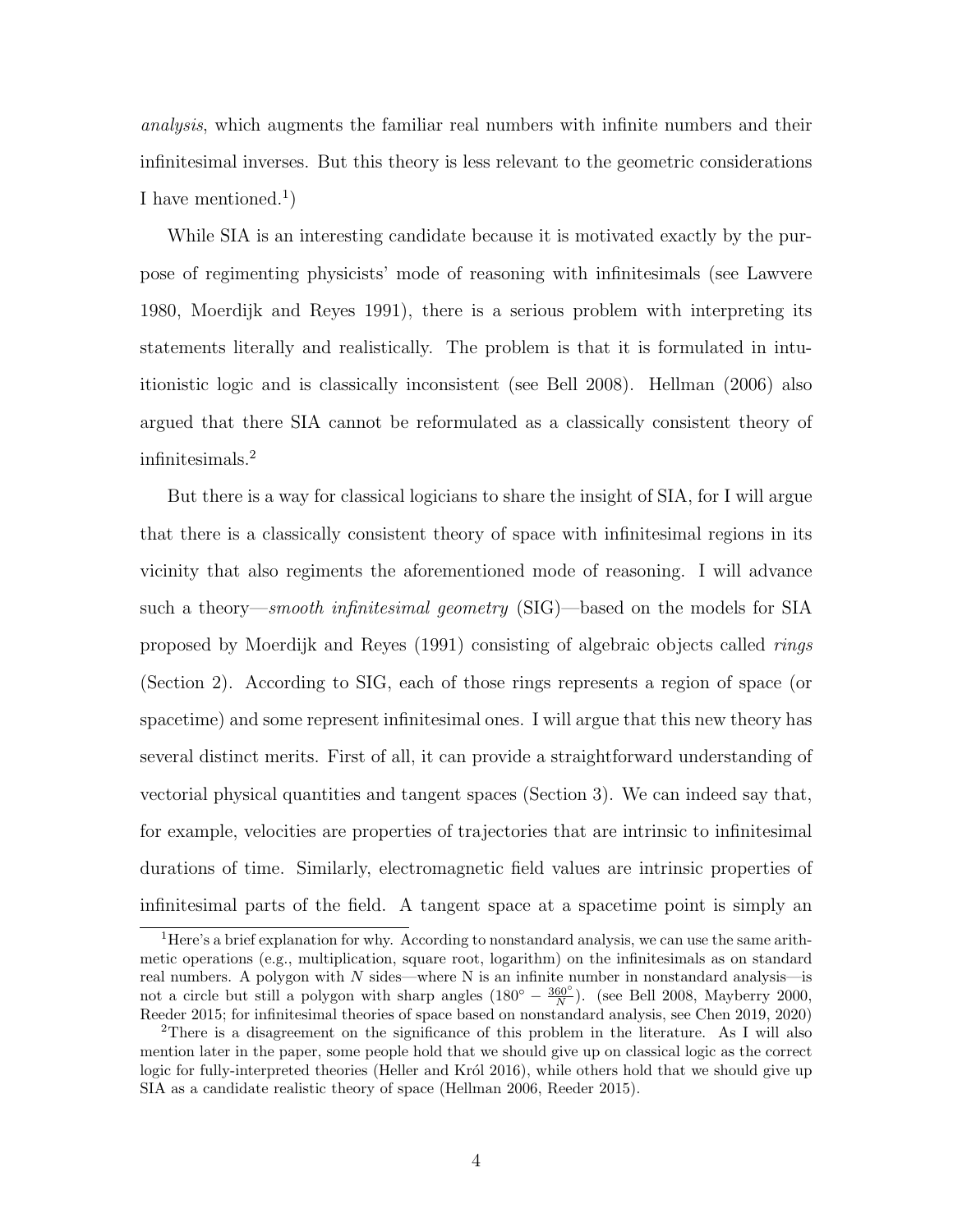infinitesimal spacetime region. However, I will leave open whether this theory is overall better than the standard view due to its very unusual features: its mereology is nonclassical in that the principle of supplementation (according to which X is a proper part of Y only if Y has a proper part disjoint from X) fails. My underlying interest is to expand our understanding of space with conceptually rigorous, mathematically grounded, and technically fruitful alternative theories of space.

Second, SIG generalizes *Einstein algebras* discussed in philosophy of physics, which is considered a distinct way of conceptualizing relativistic physics alternative to substantivalism (see Geroch 1972, Earman and Norton 1987, Rosenstock, Barrett and Weatherall 2015, Menon 2019). The algebraic objects involved in this approach typically constitute a proper subcollection of those involved in SIG because infinitesimal regions are excluded.<sup>3</sup> Such an exclusion, as I will argue, is unnecessary.

I will further argue that SIG can be considered a realistic interpretation of SIA and thereby overcome the main interpretative difficulty of SIA (Section 5). Recall that SIG is based on the classical models for SIA. The usual perspective on the relation between SIA and its models is that the models are abstract structures invoked to prove the intuitionistic consistency of SIA (Bell 2008, Hellman 2006). But we can reverse the usual order of things: instead of taking the object language realistically and its models instrumentally, we can take the models realistically and the object language instrumentally (akin to the semantic view of theories in van Fraassen 1980). Also, an interpretation ought to preserve the important virtues of the theory to be interpreted. SIG indeed satisfies this and therefore captures the realistic significance of SIA.

It might be worth mentioning that there are other recent proposals for alternative theories of nilpotent infinitesimals that obey classical logic, such as Giordano's (2010)

<sup>&</sup>lt;sup>3</sup>The *explicit* exclusion, as far as I am concerned, only occured in Rosenstock et al (2015). It may be excluded in other authors' work as a non-obvious consequence of their formalism. But this requirement is not necessary for doing physics, as demonstrated in Chen and Fritz (2021).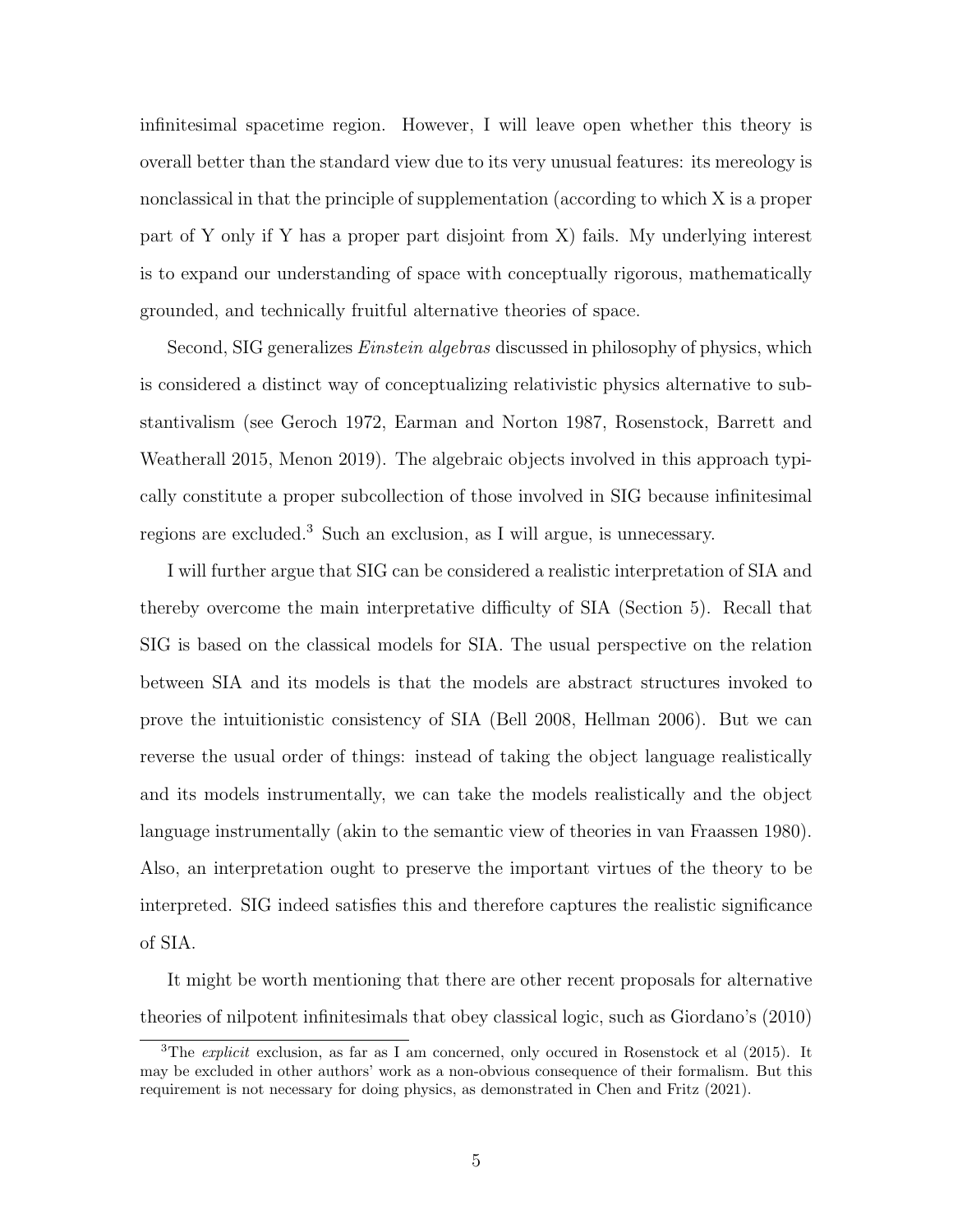ring of Fermat reals. These alternative approaches—while deserving more attention will not be discussed in this paper. But I shall briefly note that these alternative theories do not have the distinct features of SIG. For example, Giordano's approach does not provide a unique interpretation of a tangent space.<sup>4</sup> It also does not have a natural connection to Einstein algebras.

## 2 Smooth Infinitesimal Geometry

In this section, I will present a preliminary theory of space with infinitesimal regions that is useful for regimenting geometricists' and physicists' mode of reasoning with infinitesimals and for solving the conceptual difficulties related to vectorial quantities and tangent space. I call this theory *Smooth Infinitesimal Geometry* (SIG).

#### 2.1 Ontology and Mereology

According to SIG, all regions of space can be represented by rings of smooth functions on real coordinate space ("smooth" means being indefinitely differentiable). A ring is a set closed under binary operations addition and multiplication satisfying certain axioms like distributivity. Smooth functions are closed under addition and multiplication. For example, if we multiply  $f(x) = ax$  with  $g(x) = b$ , we get  $h(x) = abx$ . For simplicity, I will start by focusing on one-dimensional region of space (or pretending that our space is one-dimensional). I will postulate that regions of (one-dimensional) space are represented by all the *quotient rings* of  $C^{\infty}(\mathbb{R})$ , the ring of all smooth functions over the real line R.

A quotient ring of  $C^{\infty}(\mathbb{R})$  consists of equivalence classes of members of  $C^{\infty}(\mathbb{R})$ 

<sup>&</sup>lt;sup>4</sup>In Giordano's approach, a line is not represented by real numbers but by  $a+bx$ , where a, b range over real numbers, and  $b^2 = 0$ . Then, for each real number a (standard point), it is associated with infinitely many infinitesimal segments  $[a - bx, a + bx]$ , each of which seem to have equal standing to represent a tangent space. In contrast, the approach I am considering features a unique "smallest" extended region around each point that serves as a tangent space ("smallest" in the sense that it is properly contained in all other extended regions around the point).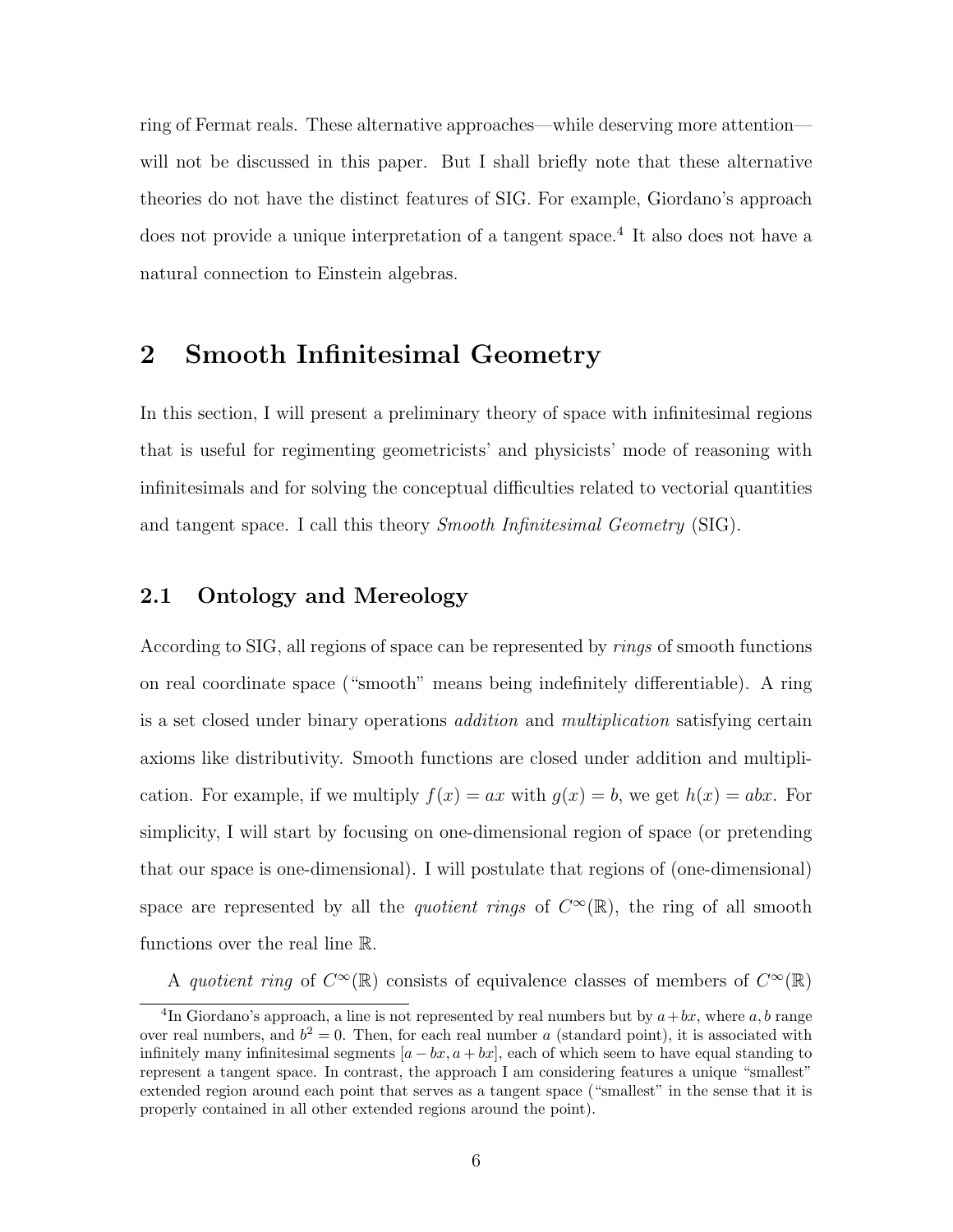under certain equivalence relations that preserve the original ring structure. For example, consider the equivalence relation of having the same value on the real interval [0, 1]. Then, two smooth functions belong to different equivalence classes if and only if their values differ on  $[0, 1]$ , which allows each class to be represented by a smooth function on  $[0, 1]$ . Thus, these equivalence classes form a quotient ring isomorphic to the ring of all smooth functions on [0, 1], which is denoted by  $C^{\infty}([0,1])$ .<sup>5</sup> (Henceforth I will identify quotient rings with such representatives for brevity.) Similarly,  $C^{\infty}(\{0\})$ , or the ring of real numbers R, is a quotient ring of  $C^{\infty}(\mathbb{R})$  under the equivalence relation of having the same value at zero.

Furthermore, I postulate that the quotient relation between rings represents the parthood relation between regions. For example, since  $C^{\infty}([0,1])$  is a quotient ring of  $C^{\infty}(\mathbb{R})$ , the region it represents is a part of the region represented by  $C^{\infty}(\mathbb{R})$ . It is not hard to see, then, that  $C^{\infty}(\mathbb{R})$  represents the whole space, while its proper quotient rings represent its proper parts. To take stock, we have the following principle:

Ring Representation. There is a one-to-one correspondence between all nonzero quotient rings of  $C^{\infty}(\mathbb{R})$  and all regions of space such that region X is a part of region Y iff X's corresponding ring is a quotient ring of Y.<sup>6</sup>

Before I expound on the implications of this principle, let me first contrast it to the standard view of space. According to the standard view, (one-dimensional) space consists of points that can be algebraically represented by real numbers. Every region

<sup>&</sup>lt;sup>5</sup>In general, for any closed set A of real numbers, the set of all equivalence classes consisting of all smooth functions that agree on A constitutes a quotient ring of  $C^{\infty}(\mathbb{R})$  isomorphic to the ring of all smooth functions on A. Note, however, that the set of all smooth functions on an open set of real numbers does not constitute a quotient ring of  $C^{\infty}(\mathbb{R})$ . Consider  $C^{\infty}((0,1))$ . This includes smooth functions whose extensions to [0,1] diverge at point 0 and 1. Such functions cannot be extended to smooth functions on  $\mathbb R$  and thus do not correspond to any equivalence class of smooth functions on R as previously indicated. However, this is a quotient ring of  $C^{\infty}(\mathbb{R}^2)$ . In fact, for every manifold, the set of all smooth functions on it is a quotient ring of  $\overline{C}^{\infty}(\mathbb{R}^{n})$  for some dimension n.

<sup>6</sup> I admit only nonzero rings because the zero ring would correspond to the null region, which I do not consider real.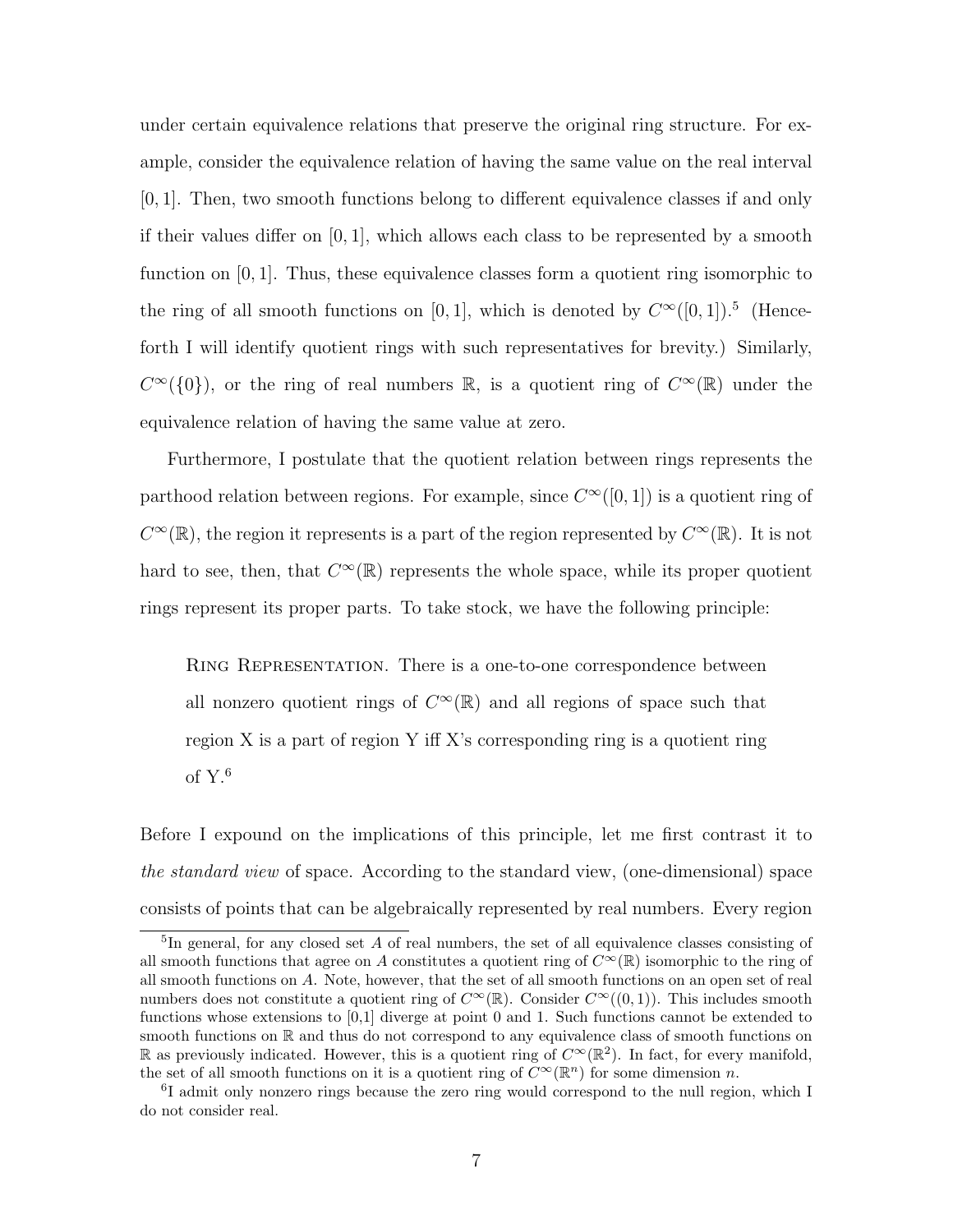can be represented by a subset of the real line, and one region is a part of another if the corresponding set of the former is a subset of that of the latter. Some readers might wonder whether Ring Representation eventually amounts to an equivalent view of space with merely different representations: instead of representing a region with a subset of the real line, it might seem that I represent it with all the smooth functions on the subset (for any two closed subsets  $A, B$  of  $\mathbb{R}$ , if A is a subset of B, then  $C^{\infty}(A)$  is a quotient ring of  $C^{\infty}(B)$ . What is the difference? Let me explain.

To reason about the relations between regions more conveniently in the upcoming discussions, I shall utilize the technical notion of ideals which uniquely determine quotient rings. An *ideal* of a ring is a subset of it closed under addition and multiplication by ring members. For example, the set of even numbers is an ideal of the ring of natural numbers because  $even + even = even$  and  $even \times integer = even$ . It is helpful to think of an ideal of a ring as a set of elements that can be consistently identified with zero—it is "collapsable" set. More technically, for any rings  $A$  and  $B$ , and any homomorphism from  $A$  to  $B$ , the set of all elements that it maps to zero in  $B$  is an ideal of  $A$  (a *homomorphism* is a map that preserves the ring structure). For example, the set of all smooth functions that vanish at zero is an ideal of  $C^{\infty}(\mathbb{R})$ (call it " $I_0$ ") because those functions can be mapped to zero in R under the map that takes each function to its value at zero. Every ideal of a ring defines a quotient ring by collapsing all elements that agree within that set, just as  $I_0$  defines the ring  $\mathbb R$  by collapsing all functions that agree at zero.

A quotient ring that plays a special role in SIG is the ring of *affine functions* on  $\mathbb{R}$ , which have the form  $f(x) = a + bx$ . Call this ring  $\mathfrak{L}$  (for "linear"). This is a quotient ring of  $C^{\infty}(\mathbb{R})$  under the equivalence relation of having the same value at zero and the same derivative at zero. In this case, each equivalence class can be represented by an affine function with its coefficients respectively being the value and the derivative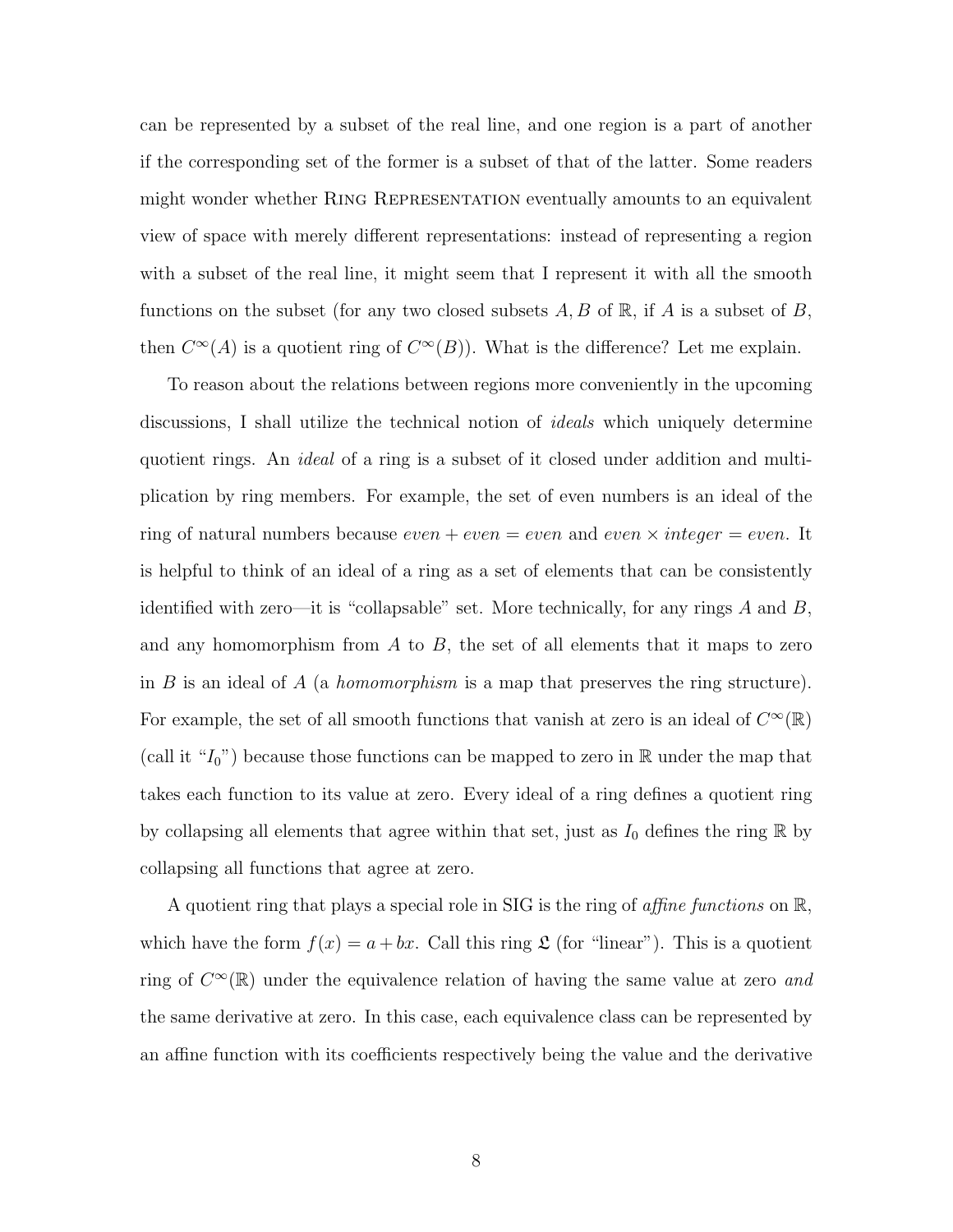of the members of that equivalence class at zero.<sup>7</sup> The ideal that determines this ring is the set of all smooth functions that have both zero value and zero derivative at zero (call it " $I_{\Delta}$ ").

Because ideals uniquely determine quotient rings, Ring Represention implies that every region of space can be represented by an ideal of  $C^{\infty}(\mathbb{R})$ . The parthood relation between regions can be conveniently represented by the subset relation between their corresponding ideals, but with the direction reversed. This is because the larger the ideal is, the fewer equivalence classes it yields, which form a smaller quotient ring, and therefore the smaller region it represents. For example, R is a quotient ring of  $\mathfrak{L}$ , and correspondingly, we have  $I_0 \supset I_{\Delta}$ . To highlight, RING REPRESENTATION implies:

IDEAL REPRESENTATION. A region X is a part of another region Y if and only if Y's representing ideal is a subset of  $X$ 's ideal.

Now, I can show a few basic results about the structure of space based on this principle. First:

#### Space contains points that are mereologically simple.

To show this, we just need to show that  $C^{\infty}(\mathbb{R})$  have maximal (nontrivial) ideals. Indeed,  $I_0$  is one such ideal. Suppose there is a larger ideal I than  $I_0$ . Let f be an element of the larger ideal that is not in  $I_0$ . Then, f is a smooth function whose value at zero is not zero. Then, every smooth function over  $\mathbb R$  can be obtained through f, which means that this ideal equals the whole ring  $C^{\infty}(\mathbb{R})$ , and therefore trivial.<sup>8</sup>

$$
g = \frac{g(0)}{f(0)}f + (g - \frac{g(0)}{f(0)}f)
$$

<sup>&</sup>lt;sup>7</sup>As a result, addition on  $\mathfrak{L}$  is as usual, but multiplication on  $\mathfrak{L}$  is the "affine approximation" of the multiplication on  $C^{\infty}(\mathbb{R})$ —that is, for two affine functions f and g, if h is their product in  $C^{\infty}(\mathbb{R})$ , then their product in  $\mathfrak L$  equals  $h(0) + h'(0)x$ . A special feature of the ring is that it contains *nilpotent* elements, elements that square to zero. For example, consider the function  $f(x) = bx$ , where b is an arbitrary real number. Since  $f^2(x) = b^2x^2$  has zero value and zero derivative at zero, it equals the zero function in  $\mathfrak{L}$ . So  $f(x) = bx$  is a nilpotent element of  $\mathfrak{L}$ .

<sup>&</sup>lt;sup>8</sup>Suppose  $f(0) \neq 0$ . Then for any smooth function g, we have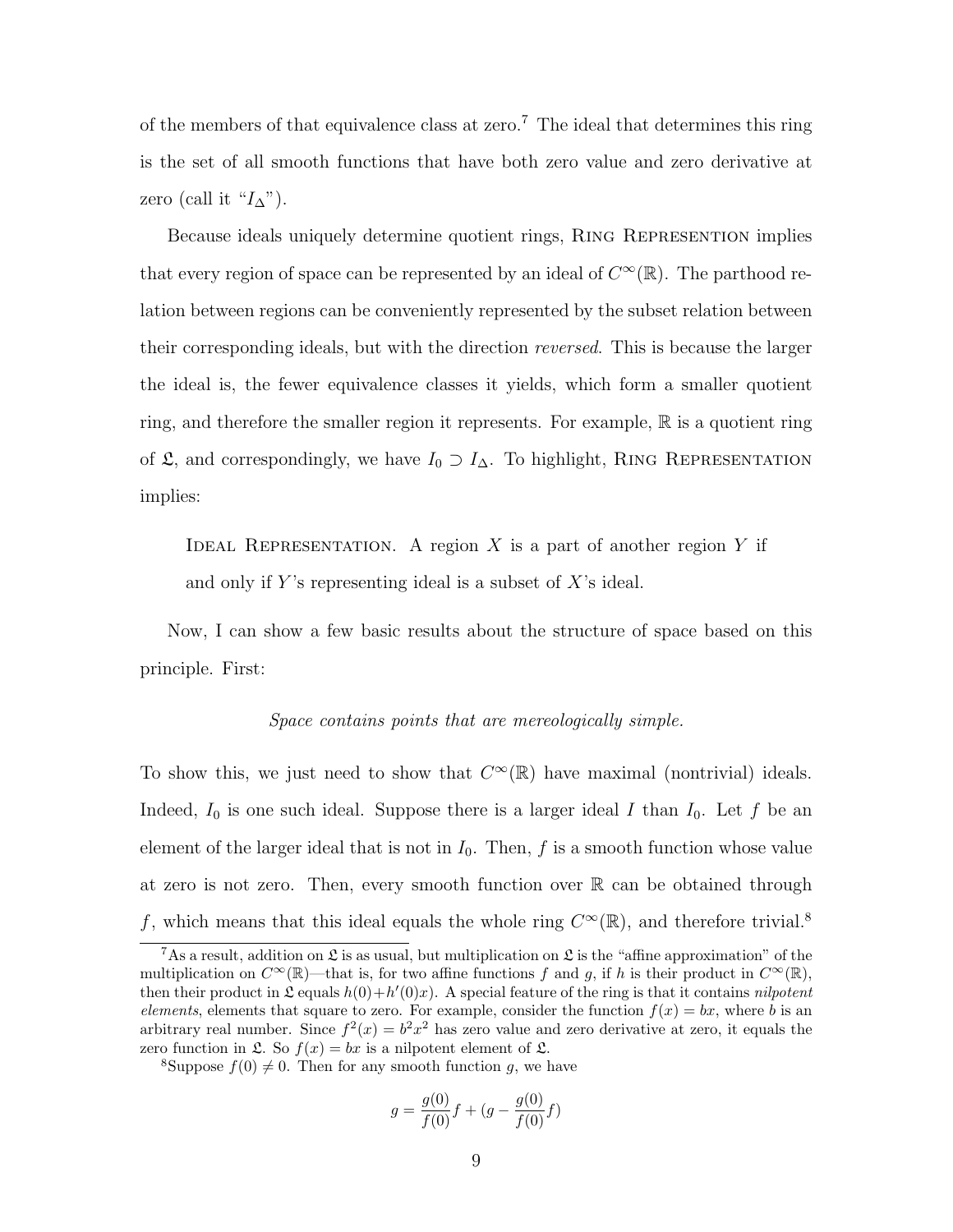Therefore,  $I_0$  is a maximal (nontrivial) ideal. We say, then, for any real number  $p$ , the ideal of all smooth functions that vanish at  $p$  represents a point  $p$  in space.

Second:

Each point is contained in an infinitesimal region that is part of all other regions around the point.

Putting aside "infinitesimal" for the moment, this claim amounts to there being next largest ideals to the maximal ideals in the sense that there no other ideals strictly between them and the maximal ideals. We can show that  $I_{\Delta}$  is indeed the next largest ideal to  $I_0$ . Suppose there is an ideal I between them. Let f be an element of I that is not in  $I_{\Delta}$ . Then, f is a smooth function that either has a non-zero value or a non-zero derivative at zero. By the previous reasoning,  $f$  cannot have a non-zero value at zero without I becoming trivial. But by a similar reasoning,  $f$  cannot have a non-zero derivative either without I being identical to  $I_0$ .<sup>10</sup> Thus, the supposition is impossible. So,  $I_{\Delta}$  is the next largest ideal, and represents the smallest region around zero. I will call it a *nilpotent region*. Note that the region is so minuscule that it does not contain any other point. We can picture each point of space as tightly "shelled" by such nilpotent regions. Moreover, we can show that such a shell is further shelled by a third smallest region, which in turn is shelled by a fourth smallest, ad infinitum. Each of these infinitely many layers can be represented by the ideal of Here,  $\frac{g(0)}{f(0)}f$  is in I because f is in the ideal and  $\frac{g(0)}{f(0)}$  is a ring element.  $g - \frac{g(0)}{f(0)}f$  is also in I because it vanishes at zero and therefore is in  $I_0 \subset I$ . So, g is in I.

<sup>10</sup>Suppose  $f'(0) \neq 0$ . Then for any smooth function g that vanishes at zero, we have

$$
g = \frac{g'(0)}{f'(0)}f + (g - \frac{g'(0)}{f'(0)}f)
$$

This shows that g is also in I because both  $\frac{g'(0)}{f'(0)}$  $\frac{g'(0)}{f'(0)}f$  and  $g - \frac{g'(0)}{f'(0)}$  $\frac{g'(0)}{f'(0)}f$  are in I (the latter is in  $I_{\Delta}$ ). Thus,  $I = I_0.$ 

<sup>&</sup>lt;sup>9</sup>One may ask whether there are ideals that neither properly include  $I_{\Delta}$  nor are properly included by  $I_{\Delta}$ . Yes, there are. But such ideals do not represent regions around point zero. For example, the ideal of all functions that vanish at both zero and some other point represents the fusion of zero and the other point. This ideal is not strictly between  $I_0$  and  $I_{\Delta}$ .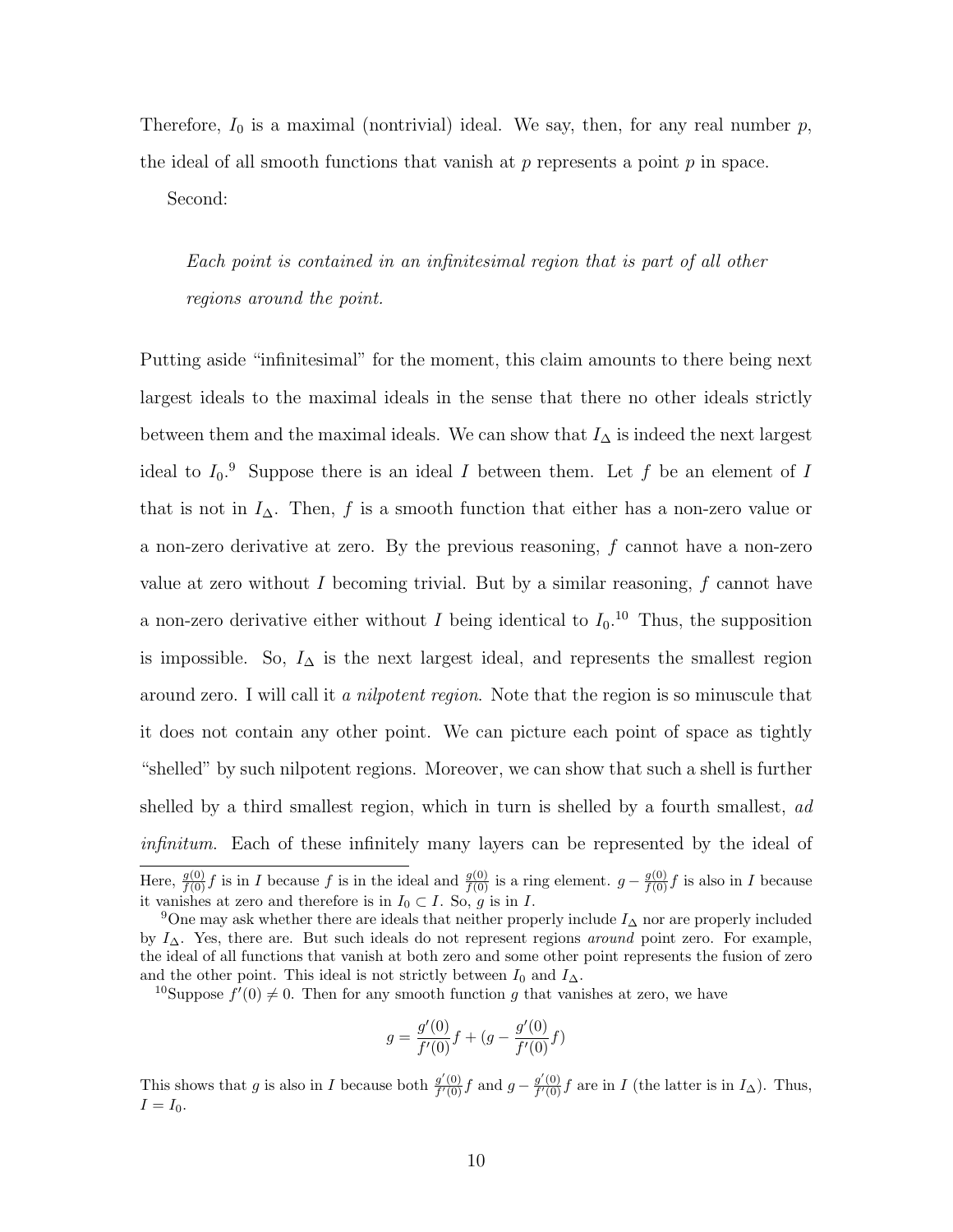smooth functions whose zeroth, first, ..., and nth derivatives all vanish at some point for some appropriate n.

All these regions are infinitesimal in the sense that they are contained in every finite interval around the relevant points. A finite interval region  $[a, b]$  is represented by the ideal of all smooth functions that vanish on the interval  $[a, b]$ . It is easy to confirm that all infinitesimal regions around a point are contained in all the finite intervals around that point: if a function vanishes at an interval, then its  $i$ -th derivative at a point properly within the interval has to be zero for any i. Another way of seeing these regions as infinitesimal is that their ideals throw out all information of a smooth function other than its value and derivatives at a point.

To summarize: space is composed of unextended points, each of which is contained in an infinitesimal region (and indeed infinitely many of them) that is properly contained in all finite regions around it. A nilpotent region is the smallest infinitesimal region around a point, which has the point as its only proper part.

Nonclassical mereology The above picture implies that the mereology of space does not satisfy classical mereology. In particular, the principle of *supplementation*, according to which there is always a reminder when you "subtract" a proper part from a whole.

First, we can quickly confirm that the mereology of space satisfies the following three core axioms of parthood (Varzi 2019):

REFLEXIVITY. Every region is a part of itself.

TRANSITIVITY. If region X is a part of region Y, and Y is a part of region Z, then  $X$  is a part of  $Z$ .

ANTISYMMETRY. No two distinct regions are part of each other.

These three axioms are deemed essential to any mereology, so it is a reassurance that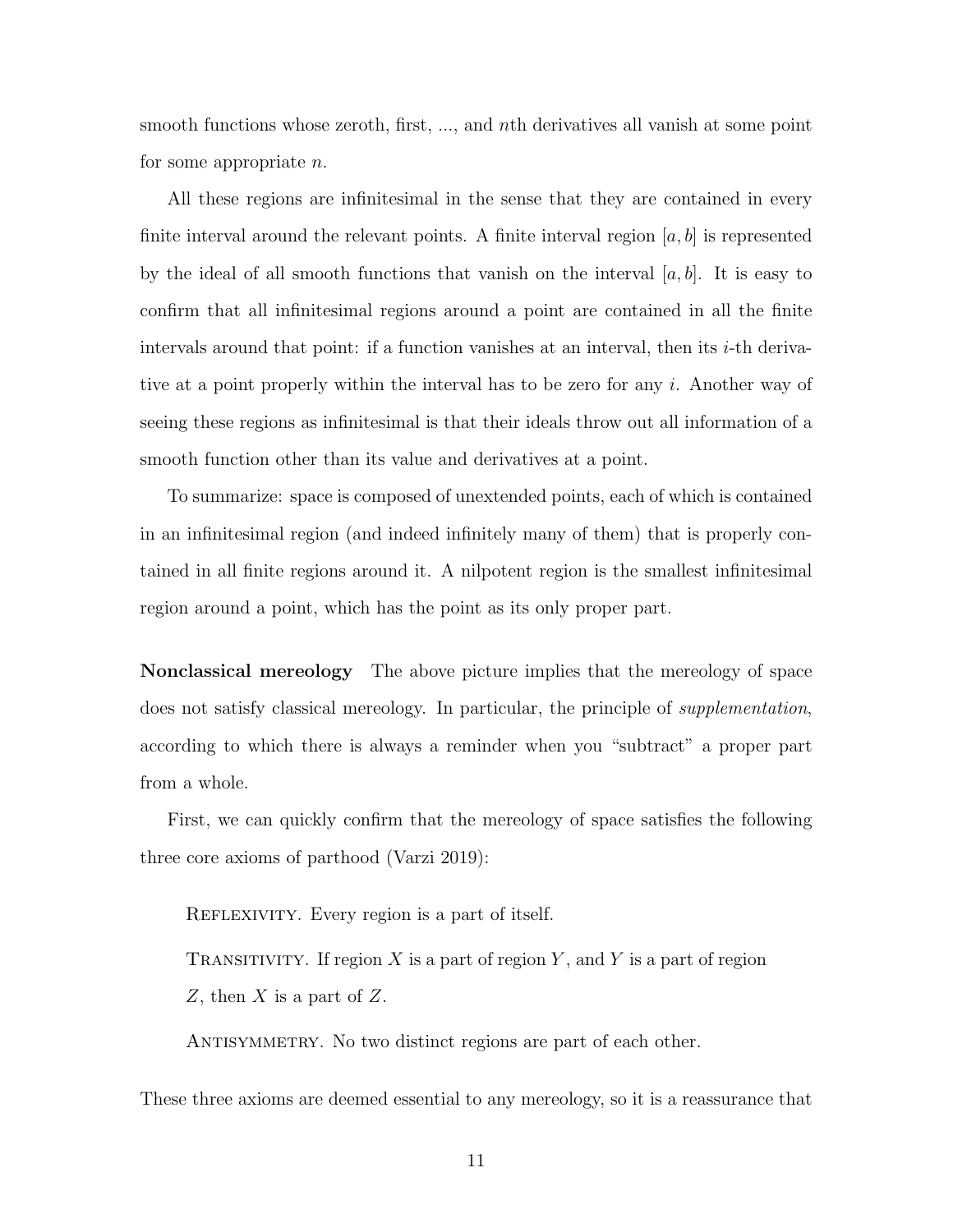the mereology postulated indeed satisfies them. They are satisfied because the subset relation between ideals is reflexive, transitive and antisymmetric.

However, the mereology of space violates supplementation, which is an important (but not core) axiom of classical mereology:

SUPPLEMENTATION. If x is a proper part of y, then y also has a proper part  $z$  that is disjoint from  $x$ .

This is violated because a point is a proper part of a nilpotent region, which has no other proper parts disjoint from the point. Moreover, a nilpotent region is contained in a third smallest region which does not have other disjoint parts. So on and so forth. We can see that this picture differs drastically from the standard view as well as alternative infinitesimal theories of space. For example, in a theory of space based on nonstandard analysis proposed by Chen (2020), there are no smallest infinitesimal regions—every infinitesimal interval contains a smaller interval, and there is no violation of supplementation.

To be clear, I do not intend to defend this violation, but will leave it to the readers to weigh this cost against the benefits of SIG, which I will explain in the upcoming sections. Instead, I shall *contrast* this feature with other violations of supplementation in the literature that I am aware of (see Varzi 2019). For example, some philosophers argue that a lump of clay that constitutes a statue is a part of the statue but not identical to it, since they have different modal properties (the lump of clay can survive squashing while the statue can't). However, there are no other parts that make up the difference between them (Thomson 1998, Walters 2017). So, supplementation is violated. But the counterexample in our case has a very different feature. The statue and its lump of clay are spatially coextensive and geometrically indiscernible, while a nilpotent region and a point are not spatially or geometrically identical. The idea that the mereology of *space* could violate SUPPLEMENTATION has rarely been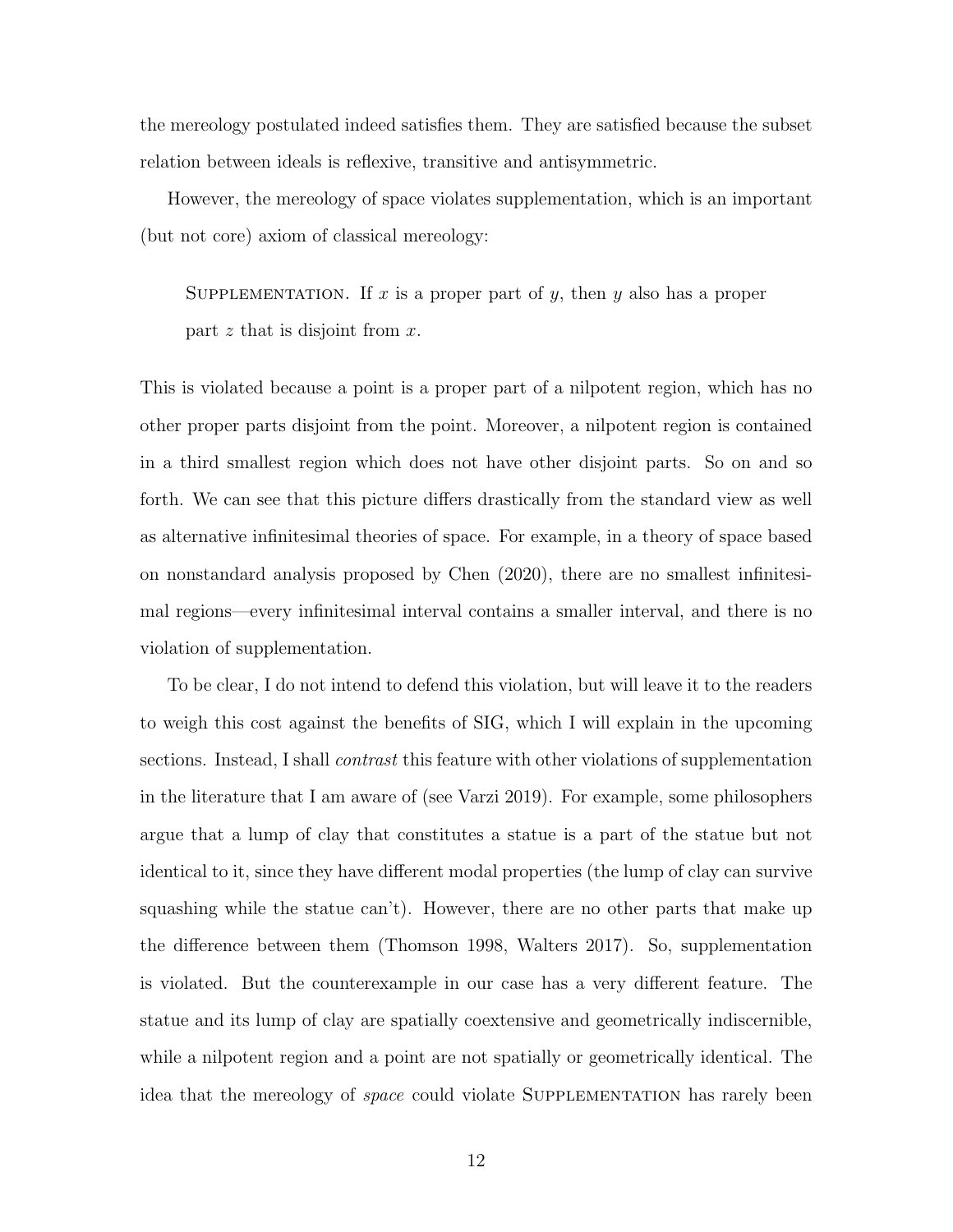discussed (with the exception of Forrest 2003, 2007).<sup>11</sup>

While the loss of supplementation is counterintuitive, I believe that we should not reject the theory outright on this ground. For one thing, our intuition about the structure of reality can be highly unreliable when it comes to scales wildly out of the ordinary ranges, especially when it comes to infinities and infinitesimals. It is well accepted that infinities are bizarre—for example, the Hilbert hotel is full but can accommodate infinitely more guests. Even for finitely small scales, our intuitions become flimsy, as witnessed by highly counterintuitive quantum physics.

#### 2.2 Differential Structure and Vectors

I will introduce the differential structure of space as well as the notion of vectors, in preparation for the metaphysical explication of physical vectorial quantities such as velocity and electromagnetic field values (in general, structures involving tangent spaces) in the next section. I will first focus on one-dimensional space, and extend to the higher-dimensional case toward the end.

To postulate the differential structure of space, we need to first postulate smooth functions on space. Those functions should be considered primitive structures that are not definable through point sets—after all, a nilpotent region contains no more than a single point but should admit more functions than a single point does. We shall let homomorphisms between quotient rings of  $C^{\infty}(\mathbb{R})$  represent smooth maps between regions of space. In particular, for any region represented by a quotient ring, Let homomorphisms from  $C^{\infty}(\mathbb{R})$  to that quotient ring represent smooth functions on this region.

More precisely, let  $C^{\infty}(\mathbb{R})/I$  be the quotient ring of  $C^{\infty}(\mathbb{R})$  determined by ideal

 $11$ The violation of supplementation also leads to other strange features. For example, suppose we define "fusion" in the usual way, namely that x is a fusion of ys just in case ys are parts of x and everything that overlaps with x also overlaps with one of  $y_s$ . Also suppose that the fusion of all nilpotent regions, each of which includes a point, is the whole line. Then, it follows that the fusion of all points is also the whole line, even though intuitively they do not cover any nilpotent region. Forrest (2007) discusses alternative definitions of "fusion" when SUPPLEMENTATION is violated.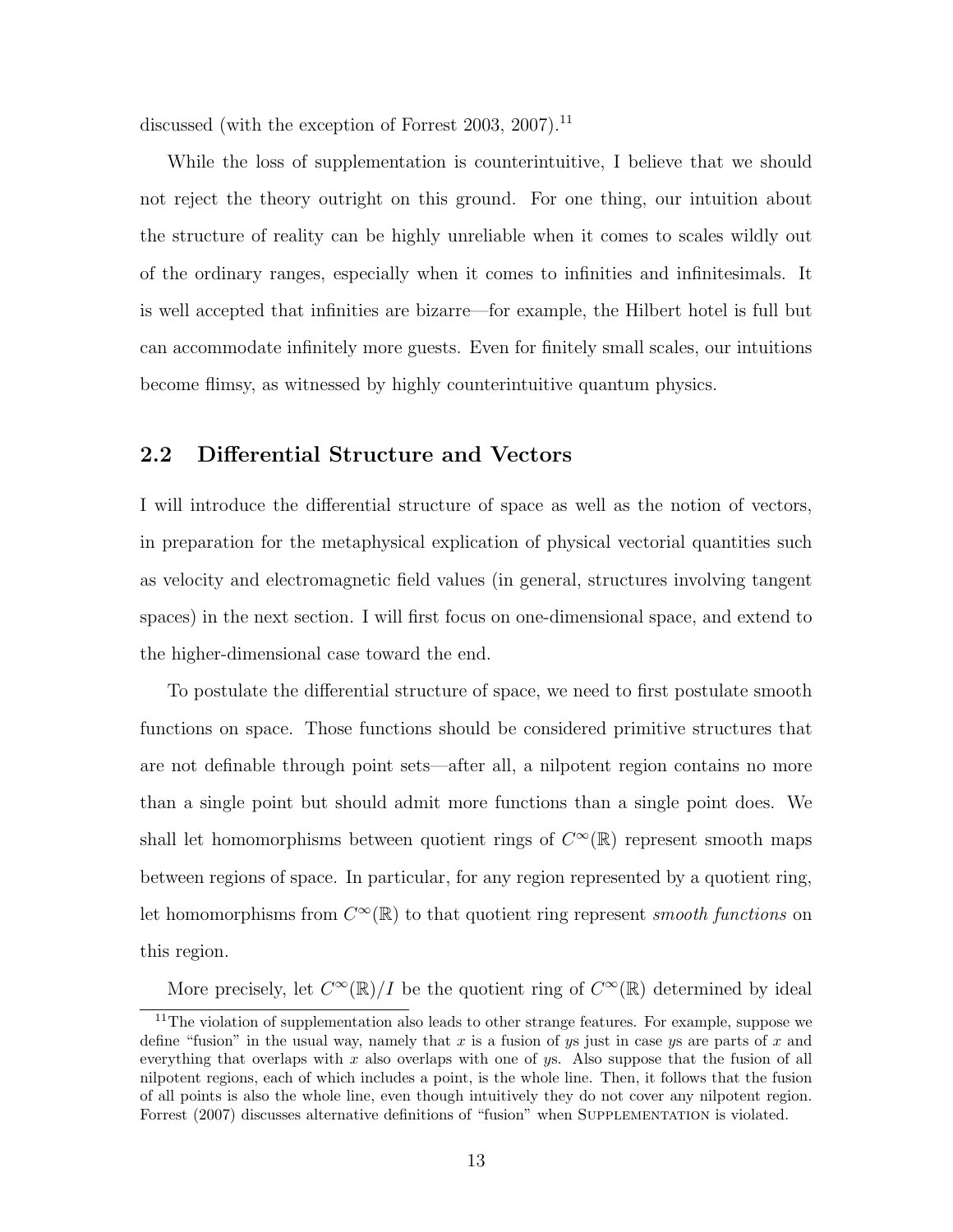I, which consists of equivalence classes whose members agree within the ideal. Let's strengthen IDEAL REPRESENTATION with the following clause :

SMOOTH. For any ideal I of  $C^{\infty}(\mathbb{R})$ , all smooth functions on the region represented by I can be represented by members of  $C^{\infty}(\mathbb{R})/I$ . (That is, the ring of smooth functions on the region is isomorphic to  $C^{\infty}(\mathbb{R})/I$ .

For convenience, I will identify an equivalence class of smooth functions with "the common part" of those functions whenever possible. For example, the equivalence class of all smooth functions that have the same value on zero is identified with their value on zero. Similarly, the equivalence class of all smooth functions that have the same values on the real interval  $[0, 1]$  is identified with their restriction to  $[0, 1]$ (which is a smooth function only defined on  $[0, 1]$ ). It follows from SMOOTH that all the smooth functions on space can be represented by smooth functions on the real line (in this case, the ideal in question is the zero ideal consisting of only the zero function). Also, all the smooth functions on a nilpotent region can be represented by affine functions. In this sense, all smooth functions on a nilpotent region are affine.<sup>12</sup>

A trajectory is a path that an object follows through space as a function of time. In standard formalism, it is usually expressed as a function from the unit real interval  $[0, 1]$  to real-coordinate space. Suppose time has the same structure as onedimensional space. Then, SMOOTH entails that a trajectory in one-dimensional space can be represented by a smooth function on the real interval  $[0, 1]$ , just like in standard formalism.

The differential structure of space turns out to be attractively simple. The *deriva*tive of a smooth function  $f$  at a point  $x$  is simply the slope of the affine function resulting from *restricting*  $f$  to the nilpotent region around  $x$ . But first, let me explain what "restricting a smooth function" means in our picture given IDEAL REPRESEN-

<sup>12</sup>This is very similar to Kock-Lawvere Axiom, a central axioms in SIA (smooth infinitesimal analysis). See Section 5.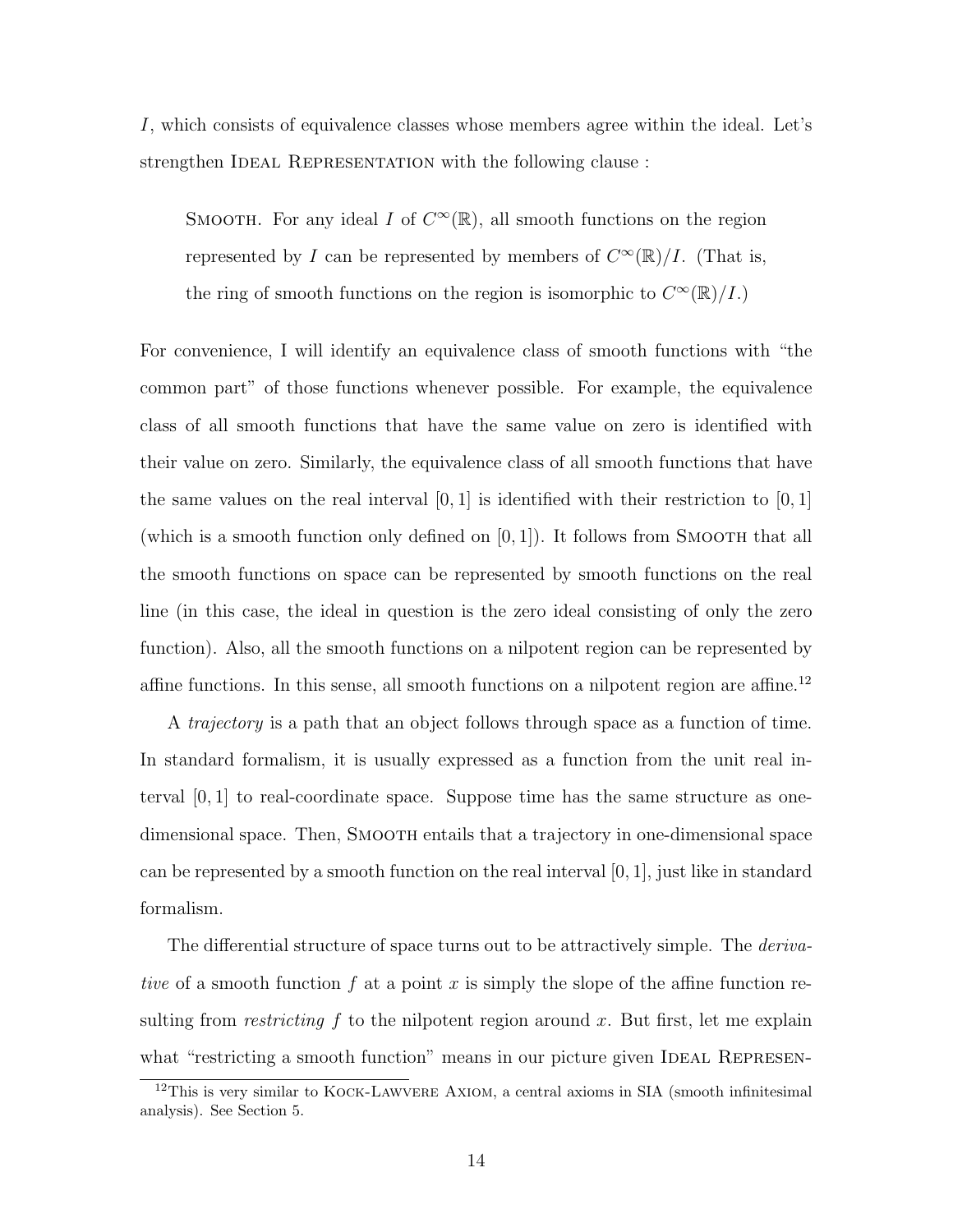tation and Smooth. Let the representation function that maps ideals to regions be denoted "R": that is, let the region represented by an ideal I be  $R(I)$ . Let "[f]<sub>I</sub>" refer to the equivalence class defined by ideal  $I$  with representative  $f$ .

RESTRICTION. For any ideals I and J, if  $J \subseteq I$ , then for any function on region  $R(J)$  represented by  $[f]_J \in C^{\infty}(\mathbb{R})/J$ , the *restriction* of the function to region  $R(I)$  is represented by  $[f]_I \in C^{\infty}(\mathbb{R})/I$ .

This definition is not arbitrary. Restricting a function on  $R(J)$  to a smaller region  $R(I)$  amounts to abandoning information outside region  $R(I)$ , which in turn amounts to ignoring the difference between functions according to the broader equivalence relation determined by  $I$  that defines the smaller region. For example, consider restricting a function on space represented by a smooth function f on  $\mathbb R$  to region  $[0, 1]$ . Recall that the region [0, 1] is represented by the ideal of all functions vanishing at the real interval  $[0, 1]$ . It follows from RESTRICTION that the restriction is represented by the equivalence class  $[f]$  consisting of all smooth functions agree with f on  $[0, 1]$ , which we conveniently identify with f restricted to the real interval  $[0, 1]$ . This means that the restriction of the function represented by  $f$  to region [0, 1] just amounts to the restriction of f to the real interval  $[0, 1]$  in the standard sense.

It gets more interesting when it comes to restricting a function to a nilpotent region. Consider the nilpotent region  $R(I_{\Delta})$ . The restriction of a smooth function to this region amounts to ignoring all information other than its value and its derivative at zero. More elaborately, for any smooth function on space represented by smooth function f over  $\mathbb R$ , its restriction to the nilpotent region is represented by the affine function  $g(x) = f(0) + f'(0)x$ . This applies to other nilpotent regions as well: for any point  $p$ , the restriction of the function represented by  $f$  to the nilpotent region around p is represented by  $g(x) = f(p) + f'(p)x$ . This implements the idea that, for any smooth curve and any point on the curve, there is a straight microsegment of the curve around that point. This is how we can make sense of the mode of reasoning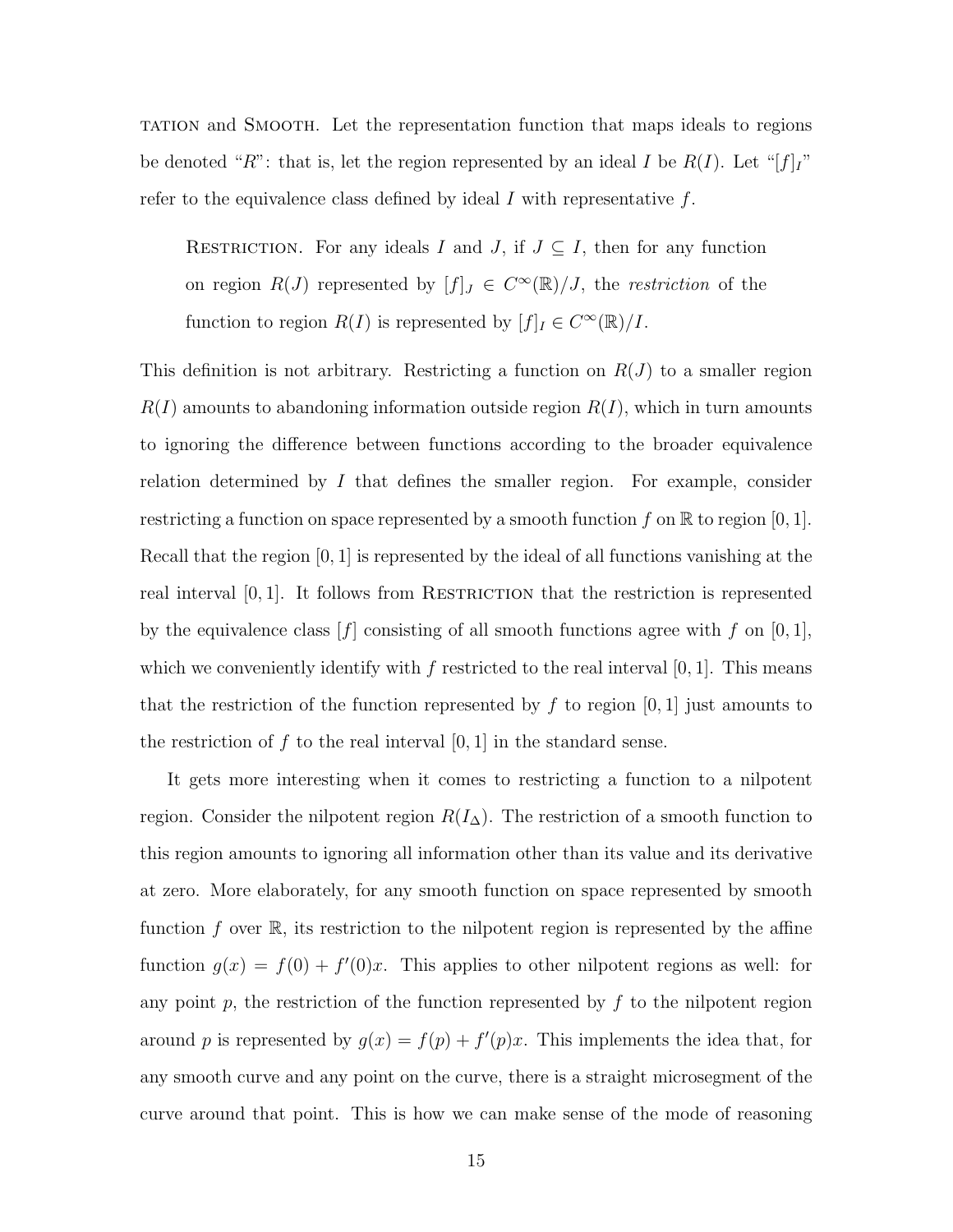with infinitesimals employed by geometricists and physicists (Section 1). For any affine function represented by  $f(x) = a + bx$ , call b the slope of the function. Then, it is natural to define the *derivative* of a smooth function at a point  $p$  to be the slope of the function restricted to the nilpotent region around  $p$ .

DERIVATIVE. For any smooth function  $f$  on a region  $X$ , and for any point p in X, the *derivative* of f is the slope of the restriction of f to the nilpotent region around p.

Similarly, second-order derivatives of a smooth function at various spacetime points are intrinsic to second smallest infinitesimal shells around those points (namely regions represented by ideals of all functions that have zero value, zero first derivative, and zero second derivative at those points). Second-order derivatives are ubiquitous in physics. The Laplace operator, for example, is a second-order derivative operator in the one-dimensional case.

The strategy presented so far also applies to the higher-dimensional cases. A detailed account of such cases is beyond the scope of the paper, but I will give a flavor of it here. Consider the *n*-dimensional case. We can let regions be represented by ideals of  $C^{\infty}(\mathbb{R}^n)$ . In particular, a nilpotent region can be represented by an ideal of smooth functions over  $\mathbb{R}^n$  that have zero value and zero derivative at a point. The resulting quotient ring is isomorphic to the ring of affine functions over  $\mathbb{R}^n$ . Such affine functions can be more generally expressed as  $f(\mathbf{x}) = a + \mathbf{b}\mathbf{x}$ , where x ranges over *n*-dimenisional vectors (or "*n*-vectors"), and **b** is a *covector* (also known as "dual vector" or "1-form") which maps *n*-vectors to real numbers. The differentiation works very similarly as the one-dimensional case. The restriction of a smooth function  $f$ on an n-dimensional region to a nilpotent region around point  $p$  corresponds to two values: one is a real number, which is the value of  $f$  at  $p$ , and the other is a covector, which defines the *total derivative* or the *gradient* of  $f$  at  $p^{13}$ . As I will explain in

<sup>&</sup>lt;sup>13</sup>Covectors (which are associated with derivatives) and vectors (which are associated with gradi-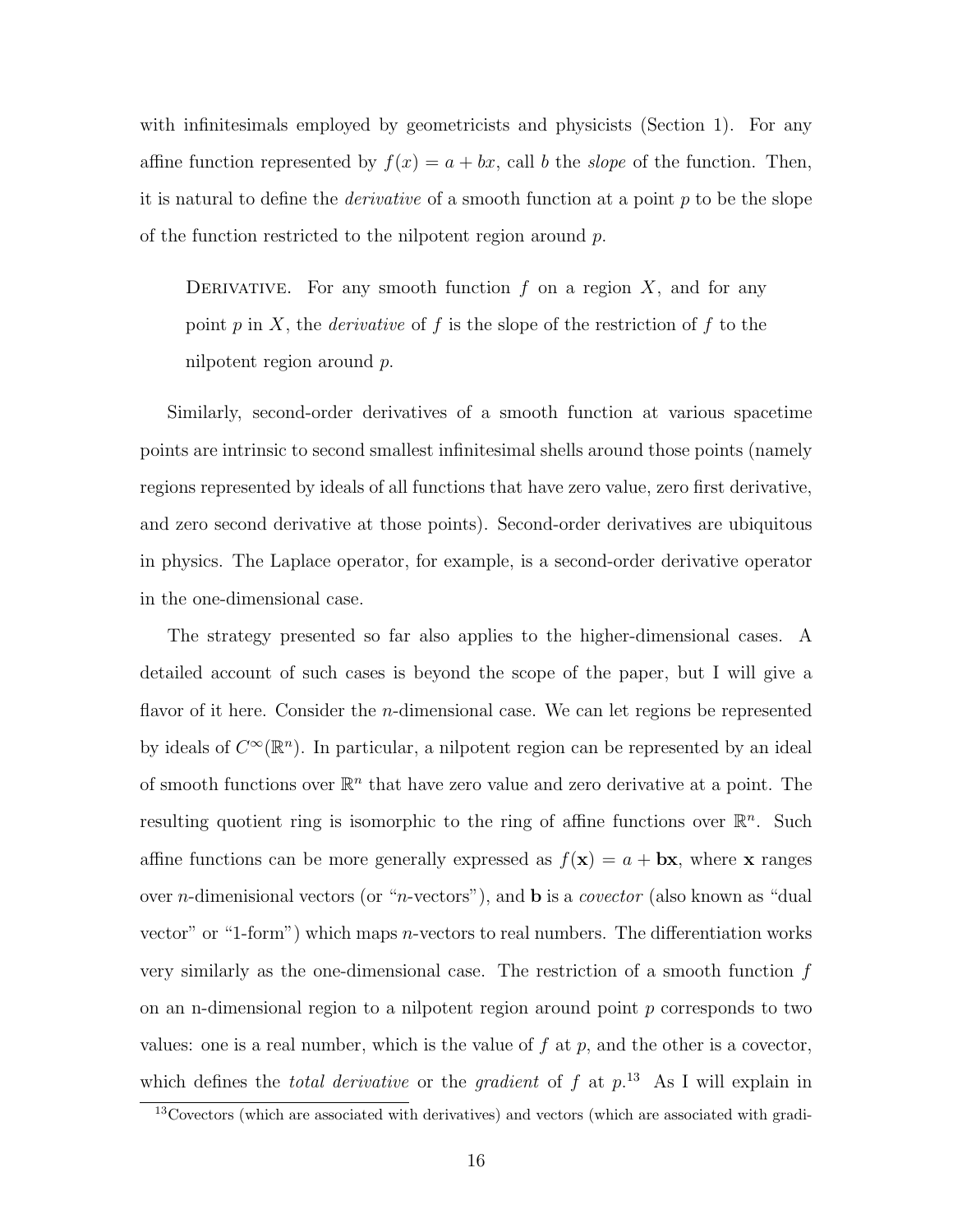the next section, this provides a straightforward conceptual foundation for vectorial physical fields.

## 3 Metaphysics of Vectors

One of the main advantages of SIG is that it offers a straightforward metaphysical analysis of vectorial-like physical quantities or objects that otherwise lack an attractive account. Take a simple vectorial quantity, velocity, as an example. Standardly, the velocity of an object following trajectory q at time t is the derivative of q at t, which in turn is understood as a certain limit as we approach smaller and smaller parts of the trajectory around t. There has been a lasting debate on whether velocity is intrinsic to an instant of time (Butterfield 2006). It seems wrong to consider velocity intrinsic to an instant because the velocity of an object does not only depend on its position at the instant but also on its positions at nearby times (the nearby trajectory needs to approach a certain limit). But the standard view, which reads the limit definition of velocity literally and reduces velocity to occupying various spacetime points, also seems unattractive. For one thing, it causes difficulties for formulating determinism and precludes velocity from being part of an explanation for motion (Tooley 1988, Arntzenius 2000).

But in our picture, where space and time are enriched with infinitesimal parts, we have a simple solution. Under the definition of derivatives in SIG, the velocity in question is simply the slope of the trajectory  $q$  restricted to the infinitesimal duration  $\Delta_t$  around t. The trajectory of the object during  $\Delta_t$  is characterized by a pair of real numbers, one of which indicates the location of the object, and the other indicates its velocity. Note that the velocity of the object during the infinitesimal duration does

ents) are closely related. In Euclidean space, covectors and vectors are equivalent. In other cases, covectors can be easily converted to vectors given a pseudo-Riemannian metric. Metrics are not discussed in this paper, which can raise complicated questions for SIG and can be discussed elsewhere. For this paper, I shall pretend that space is Euclidean.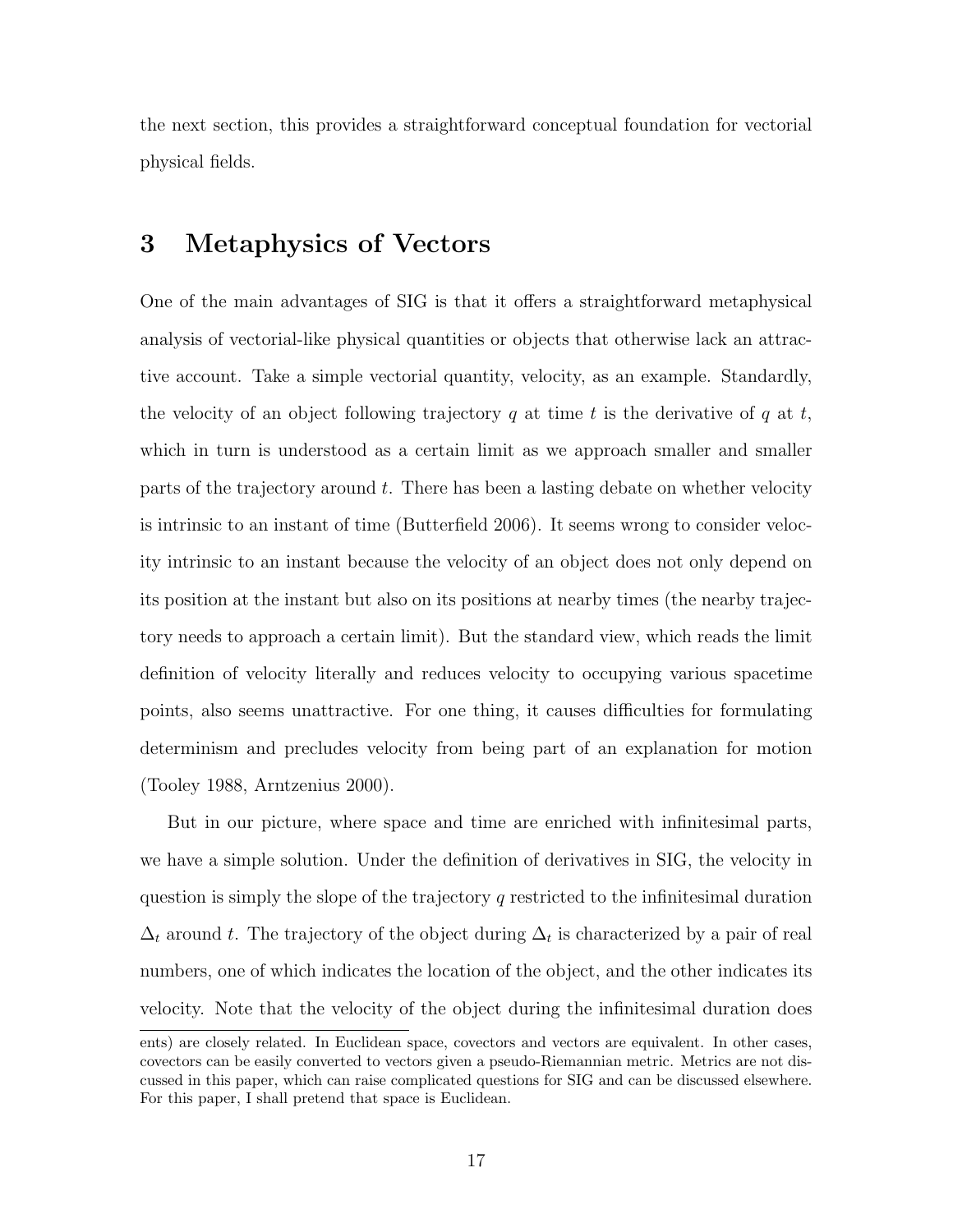not depend on or impose any restriction on any part of the trajectory outside that duration. Hypothetically, even if an object existed only for an infinitesimal duration, it still would have a well-defined velocity. Therefore, we can say that velocity is intrinsic to an infinitesimal duration. This avoids the difficulties that other views face. It would be natural, for example, to formulate determinism in terms of the intrinsic states at instants taken as infinitesimal durations.

Second, consider the electric field in three-dimensional space, which is a vector field. The physical meaning of the value of an electric field at a point is the force (per unit charge) a charged body would experience at that point. Thus, the electric field value at a point has a spatial direction that determines the trajectory of a charged body passing through that point. Like the case of velocity, there is a debate on whether we should consider those vectors as intrinsic to spatial points (see Weatherson 2006, Busse 2009). If those vectors are intrinsic to the electric field within spatial points, then it is strange that they can have spatial directions since a point does not have any spatial direction. But if they are extrinsic to points, then it is unclear how we should think about them. While velocity is standardly reduced to occupying certain positions at various times, it is unclear what electric field values are reduced to or whether they should be reduced at all (we can also consider an electromagnetic field instead, which is considered fundamental). Once again, SIG provides an easy solution. We can say that the electric field values are properties of the electric field intrinsic to infinitesimal regions, or simply that they are infinitesimal parts of the field. $14$ 

More generally, we now have a new metaphysical framework for understanding physical structures based on tangent spaces and tangent bundles (see Arntzenius

 $14$ Or we can say that the electric field values are properties of the *electric potential field*, which is a scalar field of which the electric field is the gradient. Recall that when restricting a scalar field f to a nilpotent region around p, we obtain the value and the gradient of f at p (Section 2.2). So restricting the electric potential field to a nilpotent region around a point results in the electric field value at that point.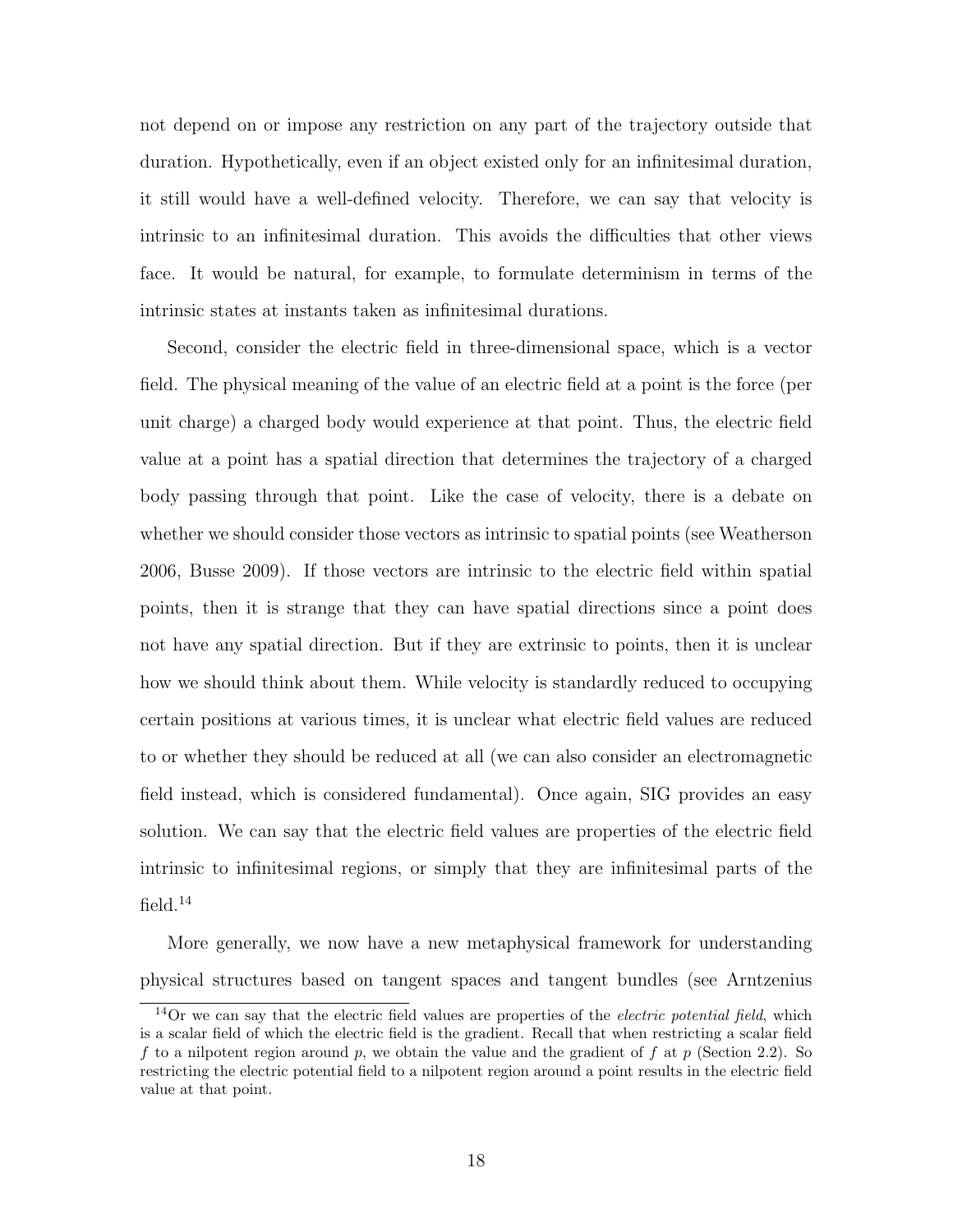and Dorr 2012). Informally, a tangent space at a point encodes all directions one can pass through that point. The nature of such spaces is puzzling: it's unclear whether they are physical objects (perhaps spaces) in addition to our ordinary space or reducible to other physical features of the world. Like vectorial quantities, it is puzzling whether they are intrinsic features of points. Moreover, how are they joined up in various ways as in curved spacetime? How should we understand curvatures and connections? Directly reading the answer from the mathematical formalism would require us to posit all sorts of platonic objects which have mysterious interactions with the physical world. But a theory of space with nilpotent regions starts to suggest answers to these questions based on a simple explication of tangent space. Since all the smooth functions of the form  $f(\mathbf{x}) = \mathbf{b}\mathbf{x}$  on a nilpotent region form a vector space, a nilpotent region is just like a tangent space. In this way, we can regiment the idea that tangent spaces are infinitesimal parts of physical space, and pave the way for understanding more complicated infinitesimal structures.

## 4 Generalizing Einstein Algebras

The idea of using algebraic structures like rings to represent geometric entities is not new. Indeed, algebraic geometry is a prominent branch of mathematics that studies the relation between geometric and algebraic structures. In this section, I will explain how SIG generalizes and expands an established way of conceptualizing space in the literature of philosophy of physics.

Spacetime algebraicism, the view that physical fields exist fundamentally without an underlying spacetime, appeals to algebraic structures of smooth functions as substitutes for space. This view is initially proposed as a way to avoid the difficulties troubling spacetime substantivalism (see Geroch 1972, Earman and Norton 1987). However, Rynasiewicz (1992) forcefully points out that there are parallel difficulties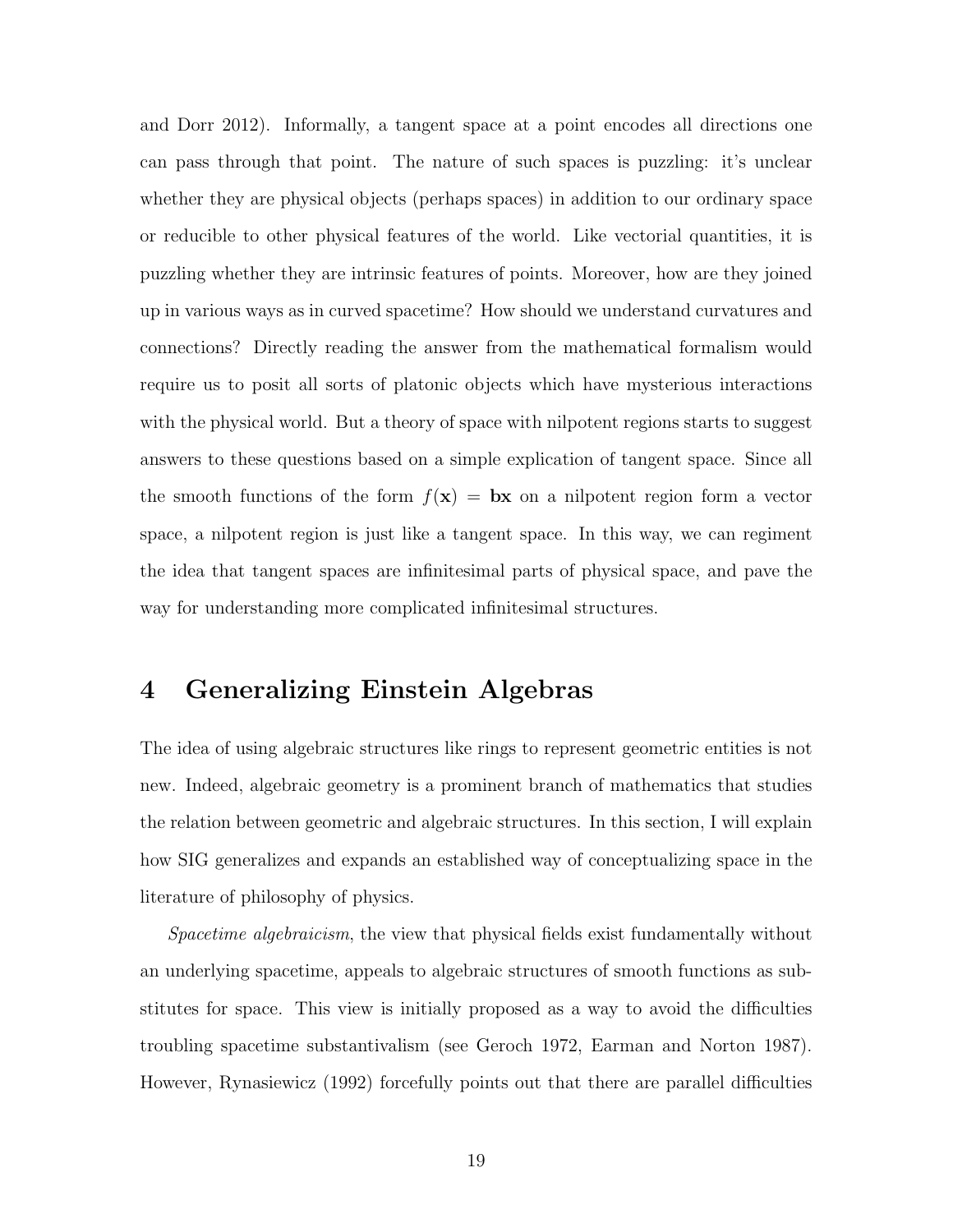against such an approach.<sup>15</sup> Although this approach does not achieve some of the goals it was set out for, it provides an alternative framework of formalizing space and geometry with various possible implementations that have other advantages (see Bain 2003, Chen and Fritz 2021, Chen 2022).<sup>16</sup> In what to follow, I will explain the connection between SIG and a standard implementation of spacetime algebraicism called Einstein algebras, and argue that SIG generalizes the latter.

Our physical space is standardly modeled by smooth manifolds in standard differential geometry. Roughly, manifolds are topological spaces that are locally like a real coordinate space  $\mathbb{R}^n$ , and a *smooth* manifold have a differential structure defined by smooth functions. Here's the basic idea of spacetime algebraicism: every smooth manifold M can be substituted by an algebraic structure  $M*$  consisting of all the smooth functions on the manifold—called Einstein algebra—as all information of the manifold is preserved.<sup>17</sup> For example, given two smooth manifolds  $M, N$ , a smooth map  $\phi$  from M to N can be uniquely encoded by a homomorphism from N $*$ to  $M^*$  that maps each smooth function on N to its composition with  $\phi$ , which is a smooth function on  $M$ . The other direction also holds: all information about Einstein algebras can be encoded in smooth manifolds.

#### MANIFOLD-ALGEBRA DUALITY.

There is a one-to-one correspondence between smooth manifolds and Einstein algebras such that for any two manifolds  $M$  and  $N$ , every smooth map from  $M$  to  $N$  uniquely corresponds to a homomorphism from  $N*$  to

 $^{15}$ Rynasiewicz's conclusion is contended by Bain (2003), who argues that the difficulties are not exactly parallel.

<sup>&</sup>lt;sup>16</sup>Many alternative formalisms of spacetime algebraicism are underexplored, which may have advantages over the substantivalist approach to spacetime. For example, non-commutative geometry (which is associated with noncommutative algebras of functions) is an important approach to physics, but it is unclear what structure of space underlies those noncommutative functions (see Bain 2003 and Heller and Sasin 1999).

<sup>&</sup>lt;sup>17</sup>More precisely, an Einstein algebra has an additional metric structure that corresponds to the metric of a Lorentzian manifold, which is used to model space in general relativity (see Rosenstock et al 2015: 310, 314). But I ignore the metric aspect in this paper.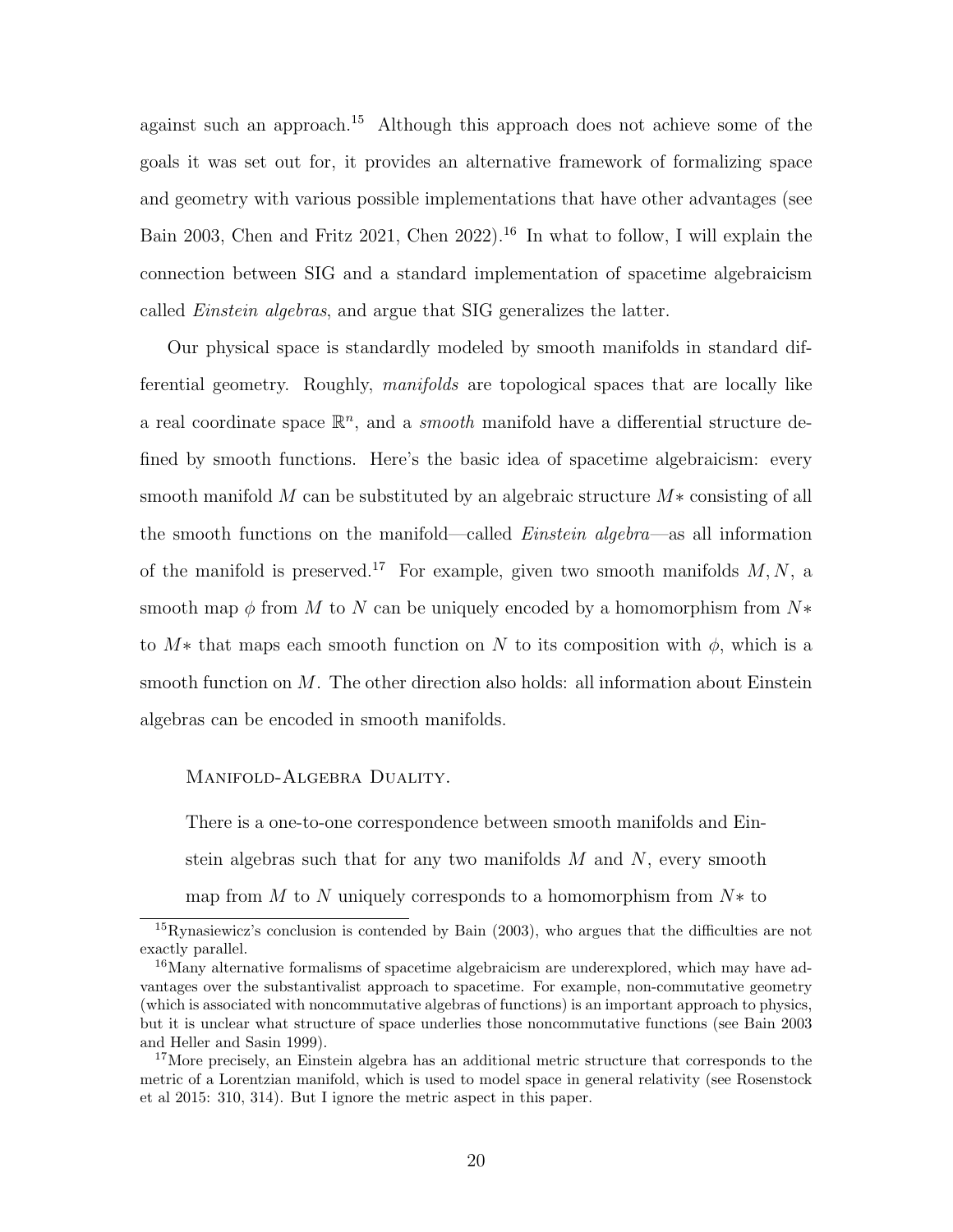M∗ and vice versa. (Rosenstock et al. 2015)

This one-to-one correspondence between manifolds and smooth algebras is called a "duality" because maps between manifolds correspond to homomorphisms between algebras with the opposite directions.

Given a manifold  $M$ , an Einstein algebra is a special sort of quotient ring of  $C^{\infty}(M)$ . Not all quotient rings of  $C^{\infty}(M)$  are isomorphic to the rings (or algebras) of all smooth functions on some manifolds.<sup>18</sup> In particular, not all quotient rings of  $C^{\infty}(\mathbb{R})$  are isomorphic to the rings of all smooth functions on some subspaces of  $\mathbb{R}^{19}$  For example, there are no (non-zero-dimensional) subspaces on which all smooth functions are affine. So the ring of affine functions  $\mathfrak L$  does not correspond to any manifold. Indeed, Einstein algebras in Rosenstock et al. (2015) are defined in a way that precisely excludes those rings like  $\mathfrak L$  that do not correspond to any manifolds to ensure Manifold-Algebra Duality. More specifically, all rings that have non-zero nilpotent elements are ruled out for not being "geometric," a defining condition for Einstein algebras (Rosenstock et al. 2015, 311).<sup>20</sup>

Note, however, that the condition of "geometricity" imposed on quotient rings has no independent justification apart from that it is a necessary condition for the rings to have the one-to-one correspondence with manifolds under standard differential geometry. But we are precisely considering alternatives to standard differential geometry, which should not be ruled out from the outset. (Insofar as spacetime algebraicism aims at dealing away with manifolds and substantive spacetime, the restriction cannot

<sup>18</sup>For our purposes, the difference between rings and algebras is not important.

<sup>&</sup>lt;sup>19</sup>As will become apparent soon, this is not entirely due to that *n*-manifolds are standardly defined as being locally like  $\mathbb{R}^n$  and therefore a closed interval is not a manifold (since its boundary points do not have line-like neighborhoods), which entails that rings like  $C^{\infty}([0,1])$  are not smooth algebras. The discussion in the main text won't be affected even if we use "manifold" in the broad sense that includes those with boundaries.

<sup>&</sup>lt;sup>20</sup>An algebra A is *geometric* iff there are no non-zero elements of A that belong to the kernels of all homomorphisms from A to  $\mathbb R$  (where a kernel of a homomorphism is the set of elements it maps to zero). For any homomorphism from a ring  $A$  to  $\mathbb{R}$ , since it preserves squares of elements, all nilpotent elements in  $A$  are mapped to 0. So if  $A$  has non-zero nilpotent elements, then  $A$  is not geometric.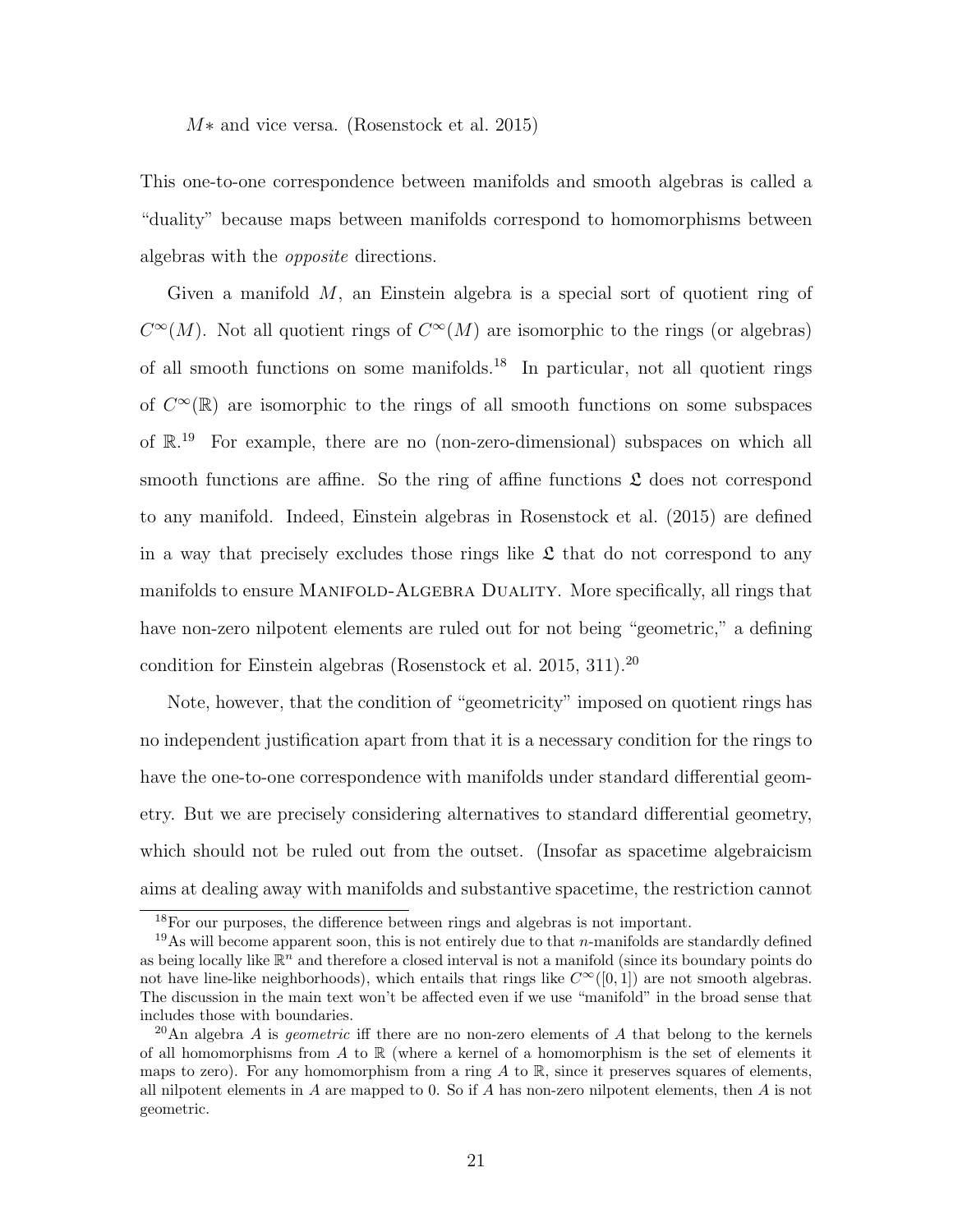even be motivated by preserving classical mereology.) The removal of this restriction allows for interesting generalizations. In this sense, the route to a theory of infinitesimal regions that provides an attractive account of vectors converges with a natural generalization of Einstein algebras.

Just as Einstein algebras can represent smooth manifolds in virtue of Manifold-ALGEBRA DUALITY, the quotient rings in SIG can represent *generalized manifolds*, which includes infinitesimal ones represented by nilpotent rings. Thus understood, SIG is a preliminary theory of generalized manifolds, which can be developed into a full-blown theory. We can envision its full-blown theory because it has a close connection to synthetic differential geometry and its associated smooth infinitesimal analysis, as well as some possible variants (such as in Bunge et.al. 2018). I will turn to this connection in the next section.

It is worth clarifying that SIG can be made compatible with both spacetime algebraicism and substantivalism. As it currently is, SIG is noncommittal in whether spacetime as a substance is fundamental. To make SIG a view of spacetime algebraicism, we can interpret rings as consisting of physical field configurations, and interpret RING REPRESENTATION as describing how spacetime is *constructed* or derived from fundamental physical fields (see Bain 2003; Norton (2008) also calls spacetime algebraicism "constructivism"). Such an approach would not undermine the merits of SIG recommended because the questions we are interested in do not depend on the fundamentality of substantive spacetime. For example, without substantive spacetime, fundamental vectorial quantities would be considered intrinsic to infinitesimal parts of fundamental physical fields.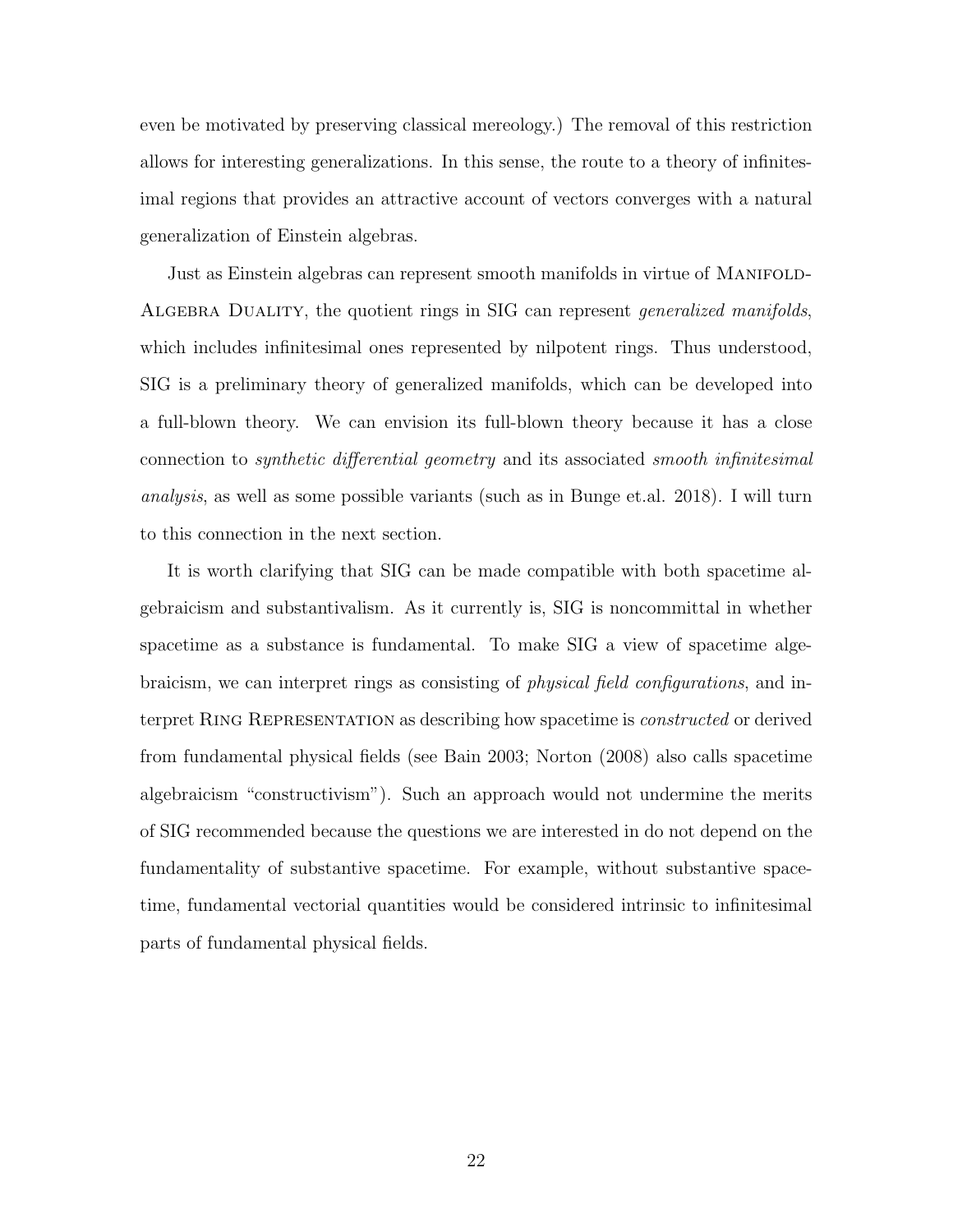#### 5 Interpreting Smooth Infinitesimal Analysis

Smooth infinitesimal analysis (SIA), which is part of the more comprehensive theory called *synthetic differential geometry* (SDG), is an influential theory of infinitesimals that purports to regiment physicists' heuristic reasoning with infinitesimals. However, there is a long-standing problem for interpreting it realistically as a theory of space: it is formulated in intuitionistic logic and is classically inconsistent (see Bell 2008). Also, Hellman (2006) argued that the theory cannot be reconstructed as a classically consistent theory of infinitesimals. But I will argue that SIG can be considered as (part of) a realistic interpretation of SIA (or SDG). In particular, I will explain how the model consisting of quotient rings can be used to interpret two classically inconsistent statements under KC semantics as an illustration of the full-blown semantics (called "sheaf semantics") and models proposed by Moerdijk and Reyes (1991). Then, I will recommend adopting the semantic view of SIA and taking its models realistically.

SIA features the indefinitely extended smooth line  $R$  that carries usual operations like addition and multiplication (that is,  $\mathcal R$  is a field). The idea that an infinitesimal segment of a curve is straight and non-degenerate (i.e., not identical to a point) is formally captured by a core principle called the Kock-Lawvere axiom  $($ " $f$ " ranges over smooth functions;  $\Delta = \{x \in \mathcal{R} \mid x^2 = 0\}$ :

KOCK-LAWVERE AXIOM (KL).  $(\forall f : \Delta \to \mathcal{R})(\exists ! a, b \in \mathcal{R})(\forall x \in \Delta) f(x) =$  $a + bx$ .

We say that all smooth functions on  $\Delta$  are *affine*. KL implies that, for any smooth function on  $\mathcal{R}$ , when it is restricted to an area as small as  $\Delta$ , its graph becomes straight. Note that this is very similar to the features of nilpotent regions (Section 2.2). SIA is formulated in intuitionistic type theory (Moerdijk and Reyes 1991; see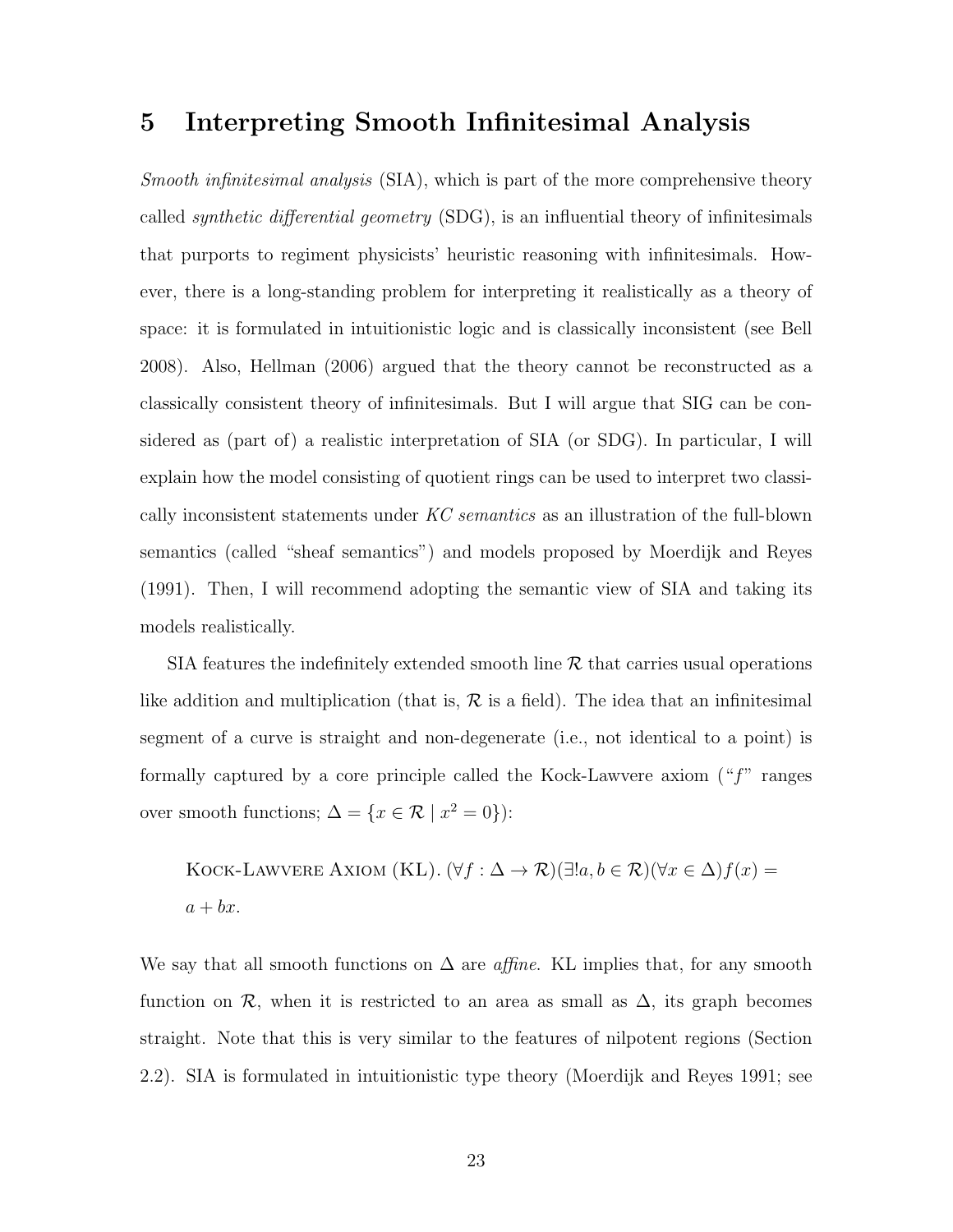also Feferman 1985).<sup>21</sup> Here, the variable f is of a function type, while R and  $\Delta$ are number types.<sup>22</sup> Otherwise, the language of SIA is similar to that of standard analysis. For example, there are constants for real numbers, and function symbols for operators like  $+, \cdot$ , log and relation symbols like  $=$  and  $\lt$ .

KL implies that not all nilpotent numbers are zero (i.e.,  $\Delta \neq \{0\}$ ). For suppose  $\Delta = \{0\}$ ; then any function f over  $\Delta$  would be a constant function, and so there would not be a unique b such that  $f(x) = a + bx$ , which contradicts KL. However, although  $\Delta$  is not identical to  $\{0\}$ , we can nevertheless prove that no element of  $\Delta$  is distinct from zero. Suppose there is a non-zero nilpotent infinitesimal  $\epsilon$ . Given that  $\mathcal R$  is a field, which implies that non-zero elements of  $\mathcal R$  have multiplicative inverses, we have  $\epsilon = \epsilon \cdot 1 = \epsilon \cdot (\epsilon \cdot \epsilon^{-1}) = \epsilon^2 \cdot \epsilon^{-1} = 0 \cdot \epsilon^{-1} = 0$ . This contradicts the assumption that  $\epsilon$  is not zero. So there are no non-zero nilpotent infinitesimals.  $^{23}$ 

We have arrived at the following two classically contradictory statements in SIA:

CLAIM 1.  $\neg \forall x \in \mathcal{R}(x^2 = 0 \rightarrow x = 0).$ CLAIM 2.  $\neg \exists x \in \mathcal{R}(x^2 = 0 \land x \neq 0).$ 

These claims are nonetheless consistent in intuitionistic logic: although  $\neg \exists x \in \mathcal{R}(x^2 =$  $0 \wedge x \neq 0$  intuitionistically implies  $\forall x \in \mathcal{R}(x^2 = 0 \to \neg x \neq 0)$ ,  $\neg x \neq 0$  does not intuitionistically imply  $x = 0$ .

<sup>21</sup>In Feferman's term, it is a language of "variable types": there are not only types to which each term belong, there are also variables for types. Thus we can talk about properties of types in such a language.

 $^{22}$ It is worth remembering that SIA conflicts with standard set theory: as I will explain soon, the set of nilpotent infinitesimals  $\Delta$  is not the singleton of zero, but it doesn't have other members. So the function type  $\Delta \to \mathcal{R}$  is not reducible to pairs of numbers respectively from  $\Delta$  and  $\mathcal{R}$ .

<sup>&</sup>lt;sup>23</sup>Note that this proof is valid in intuitionistic logic. Although we cannot prove a statement to be true by showing its negation leads to contradiction in intuitionistic logic, we can nevertheless derive the negation of a statement by showing that the statement leads to a contradiction.

We can also prove that nilpotent infinitesimals are not invertible. Suppose  $\epsilon$  is an invertible nilpotent infinitesimal. Then we have  $1 = 1 \cdot 1 = (\epsilon \cdot \epsilon^{-1}) \cdot (\epsilon \cdot \epsilon^{-1}) = \epsilon^2 \cdot \epsilon^{-2} = 0$ —contradiction. Therefore, nilpotent infinitesimals are not invertible. The result that nilpotent infinitesimals are not non-zero also straightforwardly follows from this and the fact that every non-zero number is invertible. See Shulman (2006). Although infinitesimals are not invertible, they satisfy the cancellation law: if  $a \cdot \epsilon = b \cdot \epsilon$ , then  $a = b$ , where a, b are real numbers and  $\epsilon$  is an infinitesimal. This is all we need for calculus. See Giordano (2010) for related discussions.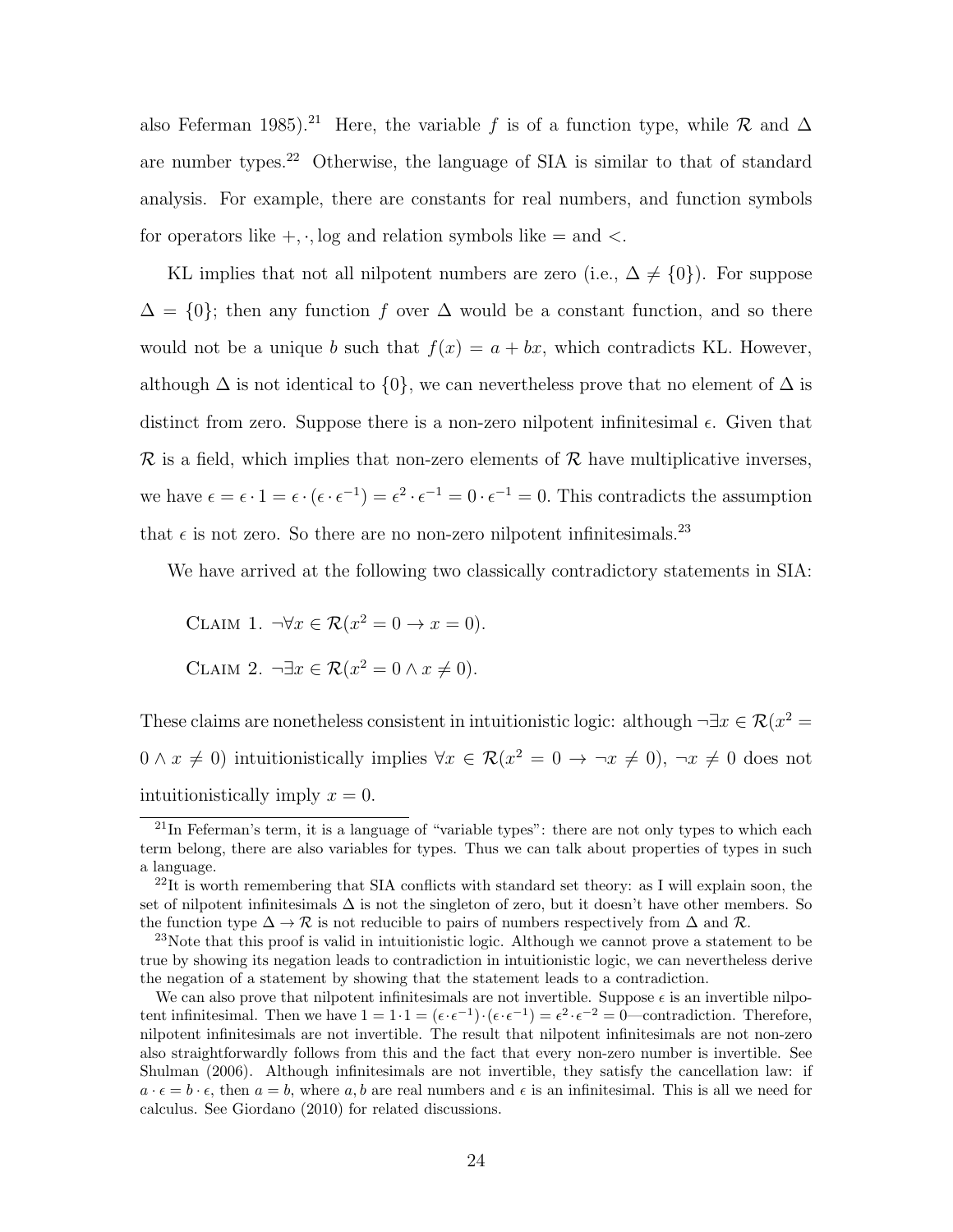Assuming that a realistic theory needs to be classically consistent, we need to reconcile SIA with classical logic in order to take advantage of it as a realistic theory of space. However, this is not easy. Having examined all the options, Hellman comes to "no clear resolution" (643) on whether there is a classical reinterpretation of SIA. As a result, he does not consider SIA as "a theory of actual constitution of ordinary space." (645) So it seems that we face an unpleasant choice: we either give up on SIA as a realistic theory (Hellman 2006, Reeder 2015) or give up classical logic (Heller and Król 2016). However, I will argue that we have a third option—we can interpret SIA as a classically consistent theory of space. Indeed SIG is (part of) such an interpretation.

The claim that quotient rings constitute part of a model for SIA is not technically new—such classical models are proposed by Moerdijk and Reyes (1991). In what follows, I will illustrate how we can use the quotient rings to interpret the statements of SIA—in particular, the two classically inconsistent claims—and how that helps meet the challenge of interpreting SIA as a realistic theory of space.

KC Semantics The interpretations of SIA proposed by Moerdijk and Reyes in their models require a rich semantics called sheaf semantics (see Mac Lane and Moerdijk 1992). But since I will only show the interpretation of CLAIM 1 and CLAIM 2 from the last section, which involve only one type  $\mathcal{R}$ , I will appeal to a much simplified semantics, which is Kripke semantics for intuitionistic logic with counterpart relations—call it KC semantics. I will explain the semantics in set-theoretical language (as opposed to the language of category theory, which is typically used for sheaf semantics). A model under KC semantics is a triple  $\langle W, C, \sigma \rangle$ . W is a set of objects analogous to "possible worlds."  $C$  is a set of maps between members of W that determine "counterpart relations" between things in those worlds.  $\sigma$  is an interpretation function that, for each w in  $W$ , assigns objects of w to constants, n-tuples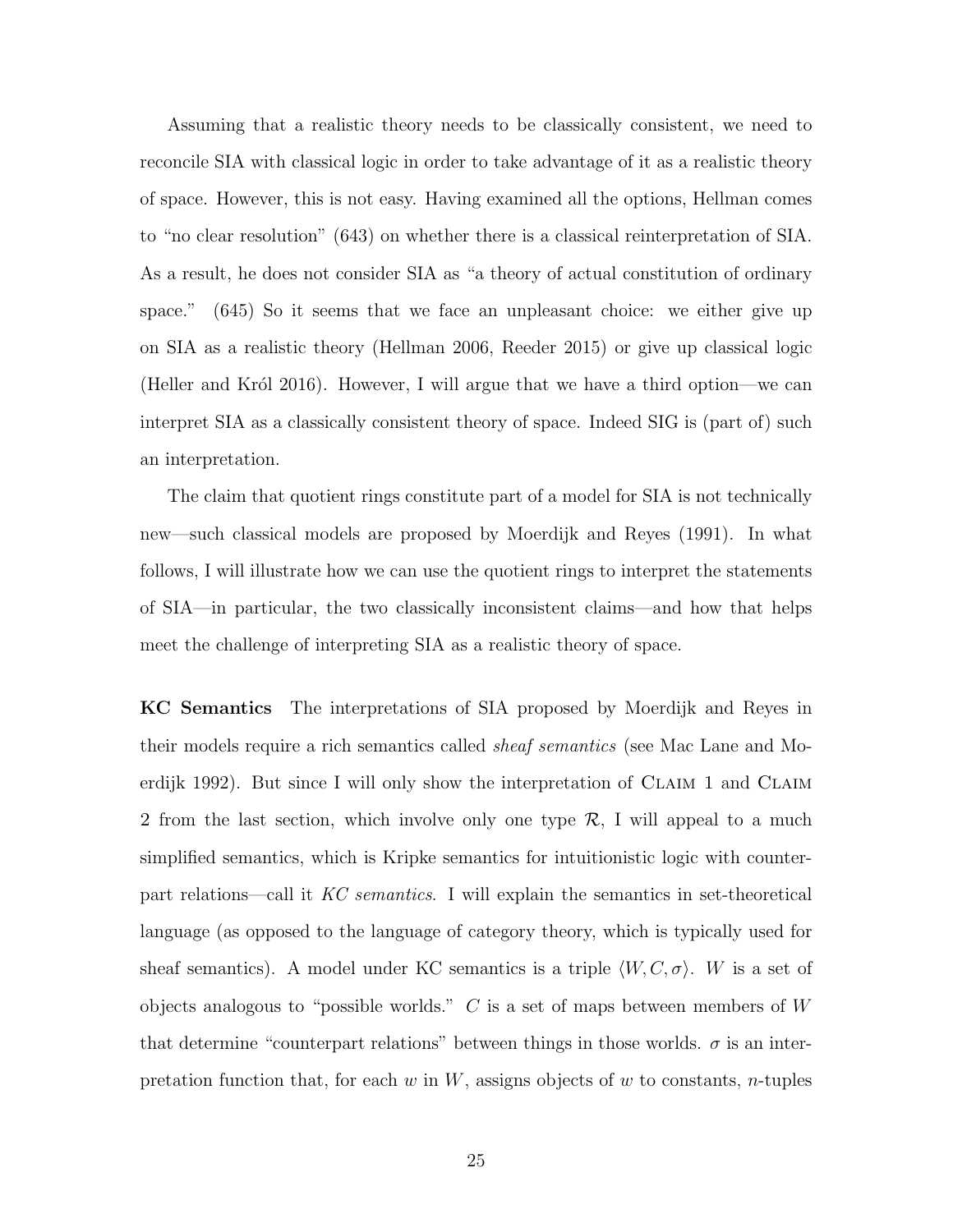to *n*-ary predicates, and single-valued *n*-tuples to  $(n-1)$ -ary function constants. The main difference between a KC model and a Kripke model is that, instead of a single accessibility relation between possible worlds, there can be many (often infinitely many) counterpart maps between worlds. Indeed, a Kripke model can be considered as a KC model with at most one counterpart map between any two possible worlds.

**The Basic Model** In what I call the basic model for SIA, W is a set of quotient rings of  $C^{\infty}(\mathbb{R})$ , and the counterpart maps in C are all the homomorphisms among them. For convenience, we can define the accessibility relation between worlds: for any rings  $w, w'$ , we define that w' is *accessible from w* (abbr.  $wRw'$ ) just in case there is a homomorphism from  $w$  to  $w'$ . It follows that the accessibility relation is reflexive and transitive just like in Kripke semantics for intuitionistic logic.

For every real number constant c in SIA, the interpretation  $\sigma$  assigns to c the constant function  $\bf{c}$  in each member of W. The addition and multiplication in SIA corresponds to addition and multiplication on smooth functions in each member of  $W^{24}$  For example, " $0+1$ " is interpreted as  $0+1$  (where 0 and 1 are the constant functions of value zero and one, and  $+$  is the addition of smooth functions). If P is an atomic sentence, for each w,  $\sigma_w(P)$  is either 1 ("true") or 0 ("false") determined in the usual way. For instance, " $0 + 1 = 1$ " is true for every w since in every ring  $0+1$  is equal to 1.

For logically compound formulas in SIA (restricted to first-order sentences that have only variables of type  $\mathcal{R}$ ), the clauses for conjunction, disjunction, and the existential quantifier are like in standard semantics for first-order logic.<sup>25</sup> The following

<sup>&</sup>lt;sup>24</sup>In a full-blown model for SIA, the rings of smooth functions are equipped with every operator that can be used on real numbers, which can be used to interpret every operator in SIA. Such rings are called " $C^{\infty}$ -rings." (Moerdijk and Reyes 1991)

<sup>&</sup>lt;sup>25</sup>Apart from having only one type, the difference between KC semantics and more general sheaf semantics is this: when unpacking the existential quantifier or the connective "or" at a possible world  $w$  in sheaf semantics, it involves evaluating the relevant sentential components not only at  $w$ but also all the possible worlds in an open cover of w, an additional structure of a model. Thus, KC semantics can be considered as a special sheaf semantics with the constraint that every world has itself as the sole member of its open cover. (See Moerdijk and Mac Lane 1992 for the full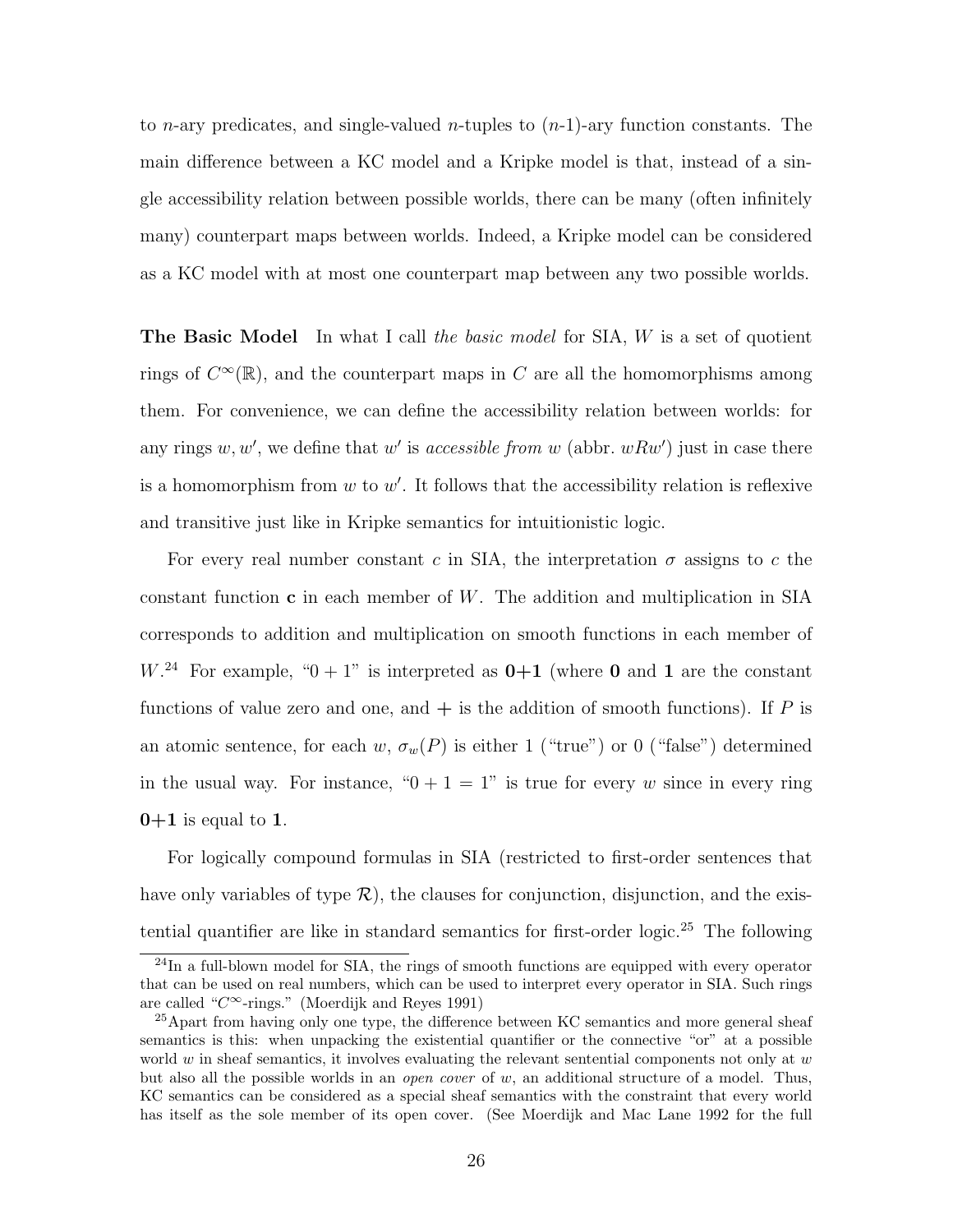clauses are more special:

NEGATION.  $w \models \neg \phi[s]$  iff for any w' such that  $wRw'$  and any f from w to  $w', w' \not\models \phi[f \circ s].$ CONDITIONAL.  $w \models \phi \rightarrow \psi[s]$  iff for all w' such that wRw', for any f from w to w', if  $w' \models \phi[f \circ s]$ , then  $w' \models \psi[f \circ s]$ . UNIVERSAL QUANTIFIER.  $w \models \forall x \phi[s]$  iff for all w' such that  $wRw'$ , and for all  $d \in w'$ ,  $w' \models \phi[s(x \mapsto d)]^{26}$ 

A sentence S is a theorem in SIA if for every  $w \in W$  and every assignment s, we have  $w \models S[s]$ . Notice that the above connectives behave as if they were in the scope of "necessarily" in modal logic with counterpart relations. For example, the clause for " $\neg p$ " is like the classical clause for "necessarily, not p." Thus,  $p \vee \neg p$  is not a theorem.

Interpreting SIA First, consider CLAIM 1:  $\neg \forall x \in \mathcal{R}(x^2 = 0 \rightarrow x = 0)$ . Its interpretation is as follows: for any rings  $w_1, w_2$  with  $w_1 R w_2$ , it is not the case that, for any ring  $w_3$  with  $w_2Rw_3$ , for all  $d \in w_3$ , for any ring  $w_4$  with  $w_3Rw_4$  and any f from  $w_3$  to  $w_4$  if  $f(d)^2 = 0$ , then  $f(d) = 0$ . (The  $w_1$  quantifier comes from evaluating the sentence at every ring; the  $w_2$  quantifier comes from the negation; the  $w_3$  quantifier comes from the restricted quantifier; and the  $w_4$  quantifier comes from the conditional.) This boils down to the condition that every ring has access to some ring that has non-zero nilpotent elements. This is true in the basic model because the ring of affine functions  $\mathfrak L$  is accessible from every quotient ring of  $C^{\infty}(\mathbb{R})$ .<sup>27</sup>

detail.) A full interpretation of SIA proposed by Moerdijk and Reyes (1991) involves full-blown sheaf semantics. But all the statements of SIA examined in this paper can be interpreted through presheaf semantics alone. Therefore, I will henceforth not worry about the difference between the two semantics.

<sup>&</sup>lt;sup>26</sup>"s( $x \mapsto d$ )" means an assignment like s except assigning d to variable x.

<sup>&</sup>lt;sup>27</sup>For any quotient ring of  $C^{\infty}(\mathbb{R})$ , there is a homomorphism that maps each ring element A to an element of  $\mathfrak L$  by evaluating the value and derivative of a representative member (arbitrarily chosen) of A at a point that all members of each element of the quotient ring agree on (for any nonzero quotient ring of  $C^{\infty}(\mathbb{R})$ , there is at least one point that all members of each element agree on).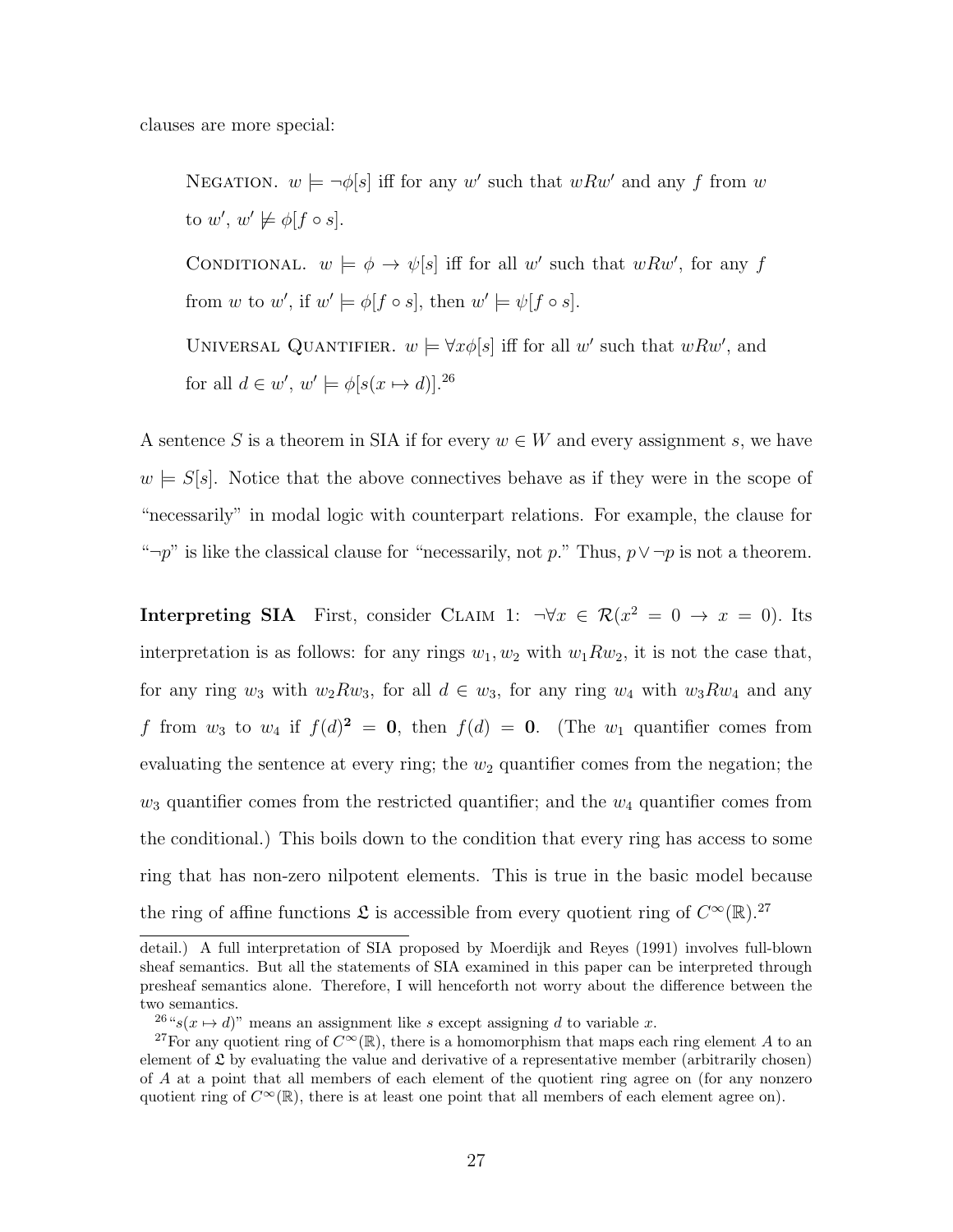Consider CLAIM 2:  $\neg \exists x \in \mathcal{R}(x^2 = 0 \land x \neq 0)$ . The interpretation of this claim in the model is that, for any rings  $w_1, w_2$  with  $w_1 R w_2$ , it is not the case that, there is a  $d \in w_2$  such that  $d^2 = 0$  and for any ring  $w_3$  with  $w_2 R w_3$  and any map f from  $w_2$  to  $w_3$ ,  $f(d) \neq 0$ . (The  $w_2$  quantifier comes the first negation and the  $w_3$ quantifier comes from the second negation.) This comes down to the condition that every nilpotent element has zero as a counterpart, which is true in the model. For every quotient ring of  $C^{\infty}(\mathbb{R})$ , there is a homomorphism from it to  $\mathbb{R}$ , which simply maps every ring element to its value at zero. The only nilpotent element in  $\mathbb R$  is 0. Since a homomorphism must preserve squares, any nilpotent element in any ring is mapped to  $0$  in  $\mathbb R$  under any homomorphism. So, every nilpotent element in every quotient ring has zero as a counterpart.

The basic model is a substructure of a full-blown model for SIA. Like what we see for Claim 1 and 2, all statements of SIA can be interpreted through sheaf semantics as statements about quotient rings of  $C^{\infty}(\mathbb{R})$  and their relations. Usually, such a model is considered an abstract tool for proving the consistency of SIA. But we can reverse this order: we can take the object language instrumentally and the models realistically.<sup>28</sup> Akin to the semantic view of theories in van Fraassen (1980), we can consider SIA as saying that one of its classical models corresponds to reality.

But this can't be the whole story. An interpretation should also preserve the important characteristics and virtues of the theory to be interpreted (or "discharge its scientific duties," as Ruetsche 2011 puts it). One apparent obstacle for taking the models seriously is that the models seem to be about smooth functions on real coordinate space: we can consider these smooth functions as representing physical scalar fields living on standard space and have certain algebraic properties. This does

<sup>&</sup>lt;sup>28</sup>It might seem odd to some to take SIA as a heuristic device for reasoning about the models, because it is not so convenient to use intuitionistic logic. To reply, I shall point out that it is still easier to derive statements in SIA than reasoning about the its models directly, especially its full-blown models that involve sheaf structures (see Moerdijk and Reyes 1991). Also see Footnote 29.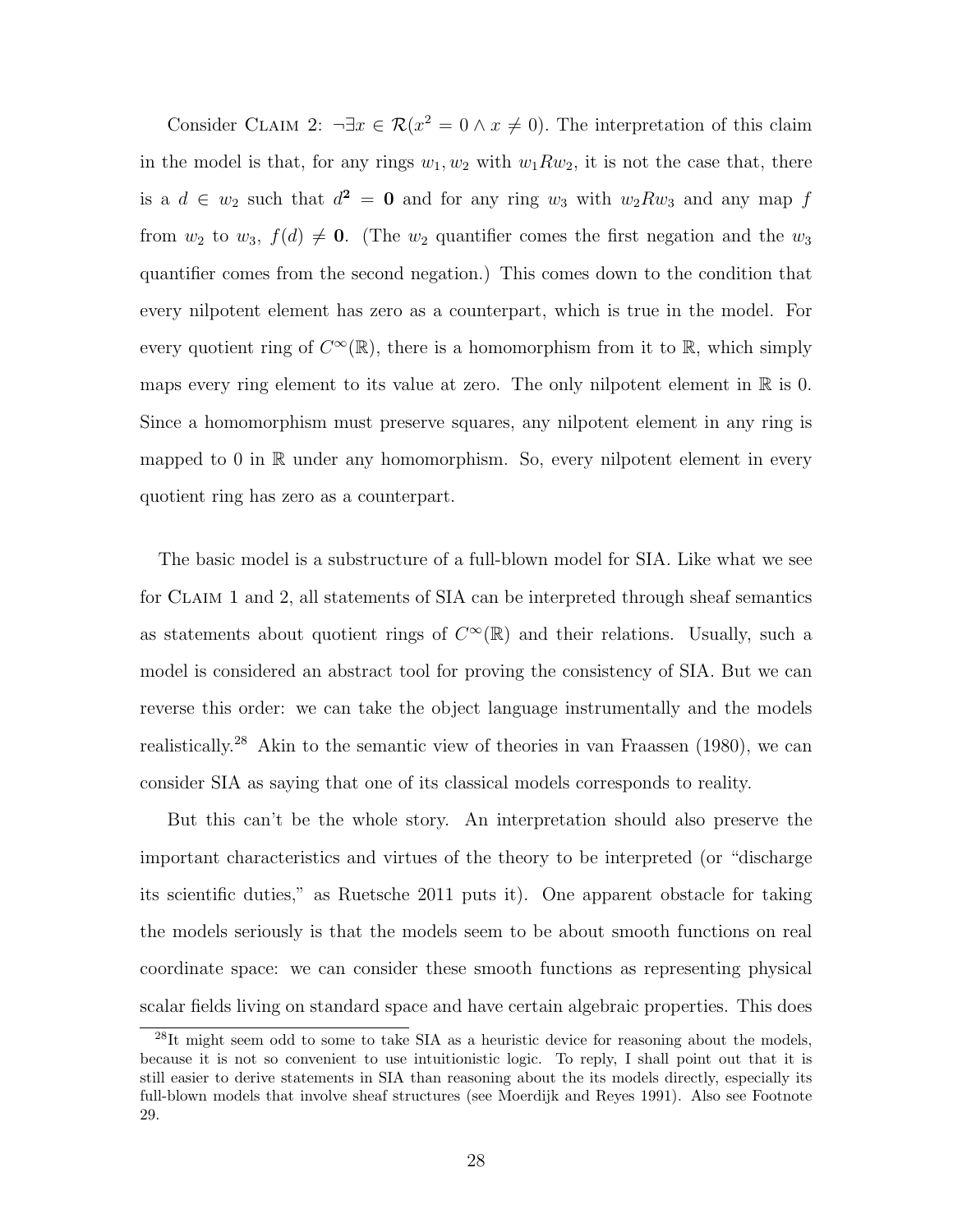not seem to say anything substantially different from the standard view of space, and therefore does not capture what SIA is about. However, this reading is not mandatory. We can interpret the rings according to RING REPRESENTATION and other structures accordingly, and the resulting theory is precisely SIG (or rather, its fully developed versions). As we have seen, SIG preserves important claims of SIA such as space has infinitesimal regions on which all smooth functions are affine, which are responsible for its characteristic virtues of regimenting a mode of reasoning with infinitesimals and providing a simple metaphysical analysis of vectors and tangent space. This justifies treating SIG as a realistic interpretation of SIA, and SIA a heuristic device for SIG.<sup>29</sup>

One may object that although SIA and SIG share many similarities, the translation from SIA to SIG through the semantics does not seem to be even approximately faithful. For example, the claim that not all nilpotent numbers are zero is translated into the algebraic relations between different rings through KC semantics. Even if we understand those rings geometrically through the lens of SIG, the claim would still be about the geometric relations between different regions (including a nilpotent region), which significantly deviates from what the original statement says. To reply, I shall note that it is an open question whether there is a more direct way of translating from SIA to SIG through the exchange between intuitionistic logic and nonclassical mereology.<sup>30</sup> But regardless of the answer, the strategy at least opens

<sup>29</sup>Despite SIG involving a much simplified version of the full models proposed by Moerdijk and Reyes, we can see that it is still complicated to obtain even the most basic results (see Section 2.1). Thus, although SIA is less straightforward than standard analysis, it's still easier to use than SIG. Also see Footnote 28.

<sup>&</sup>lt;sup>30</sup>The sheaf models for SIA proposed by Moerdijk and Reyes are *topoi*. We can embed the basic model into the sheaf model in a way that preserves all homomorphisms between all rings in the basic model (except that all directions are reversed), known as Yoneda embedding. Here, we interpret the rings as representing regions of space, and homomorphism as representing smooth functions between regions (except that all directions are reversed). This is roughly why there is a structural similarity between regions of space in SIG and the subsets of  $R$  that SIA talks about. One main reason why I can appeal to a much simpler model than the sheaf models is that the language I use to describe the theory is not definable in the basic model, while the language of SIA (intuitionistic type theory) is internal to the sheaf model (all elements of the language, including logic symbols, can be defined in the topoi). If we can formulate the internal language of a topos as one with nonclassical mereology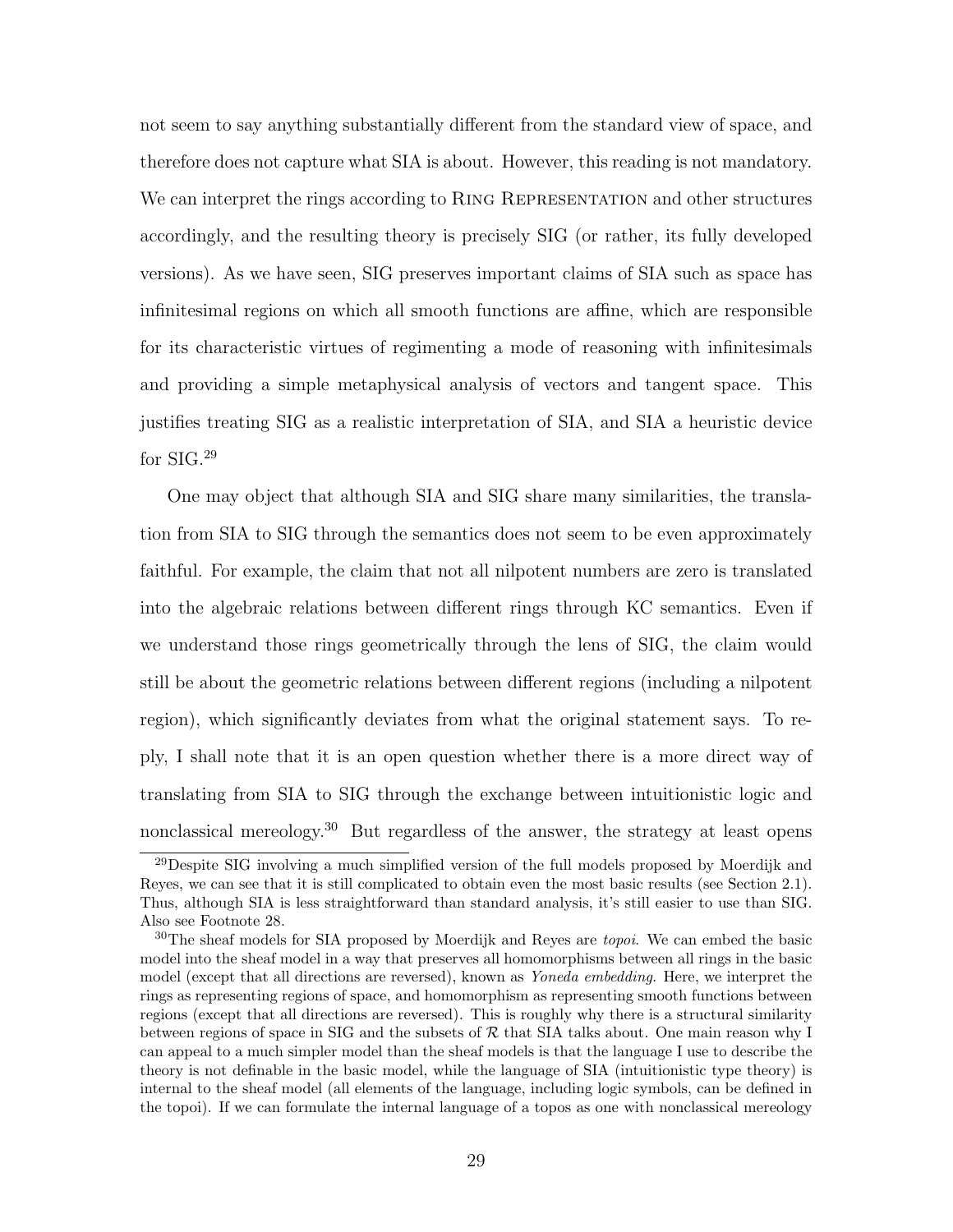up a new interpretative option for those who are enticed by the virtues of SIA as a theory of space but do not want to give up classical logic, and are comfortable with reasoning in SIA. They can turn to SIG as a realistic theory of space while continue to use the SIA as a reasoning tool.

#### 6 Conclusion

I have proposed a new theory of space called "smooth infinitesimal geometry" (SIG) according to which space has infinitesimal regions that are too small to "bend" (that is, on which all smooth functions are affine). This theory can regiment a convenient and elegant mode of scientific reasoning with infinitesimals, and provide a straightforward strategy for tackling philosophical puzzles about vectorial quantities and tangent space. It is also connected to the literature on spacetime algebraicism (according to which physical fields exist without a fundamental spacetime manifold), and can be considered as a natural generalization of Einstein algebras (a standard implementation of spacetime algebraicism). Moreover, SIG can be considered a realistic interpretation of smooth infinitesimal analysis, which shares many features with SIG but is formulated in intuitionistic logic and is classically inconsistent, a feature that has concerned many philosophers. On the other hand, SIG has highly unorthodox features: its mereology is nonclassical and the principle of supplementation fails. In particular, an infinitesimal region has a point as proper part without a remainder. The overall benefit of such a theory is left to the readers to evaluate. To develop a complete theory of space from here, there are many more questions to consider, such as how we should understand spacetime curvature and Einstein field equations. These are left for other occasions.

rather than nonclassical logic, then we can more directly reformulate SIA into a classically consistent theory that has nonclassical mereology. Note that for such a theory—because it is modeled in a topos, which involves complicated superstructures on rings—would not have a simple and direct relation with rings as in Ring Representation.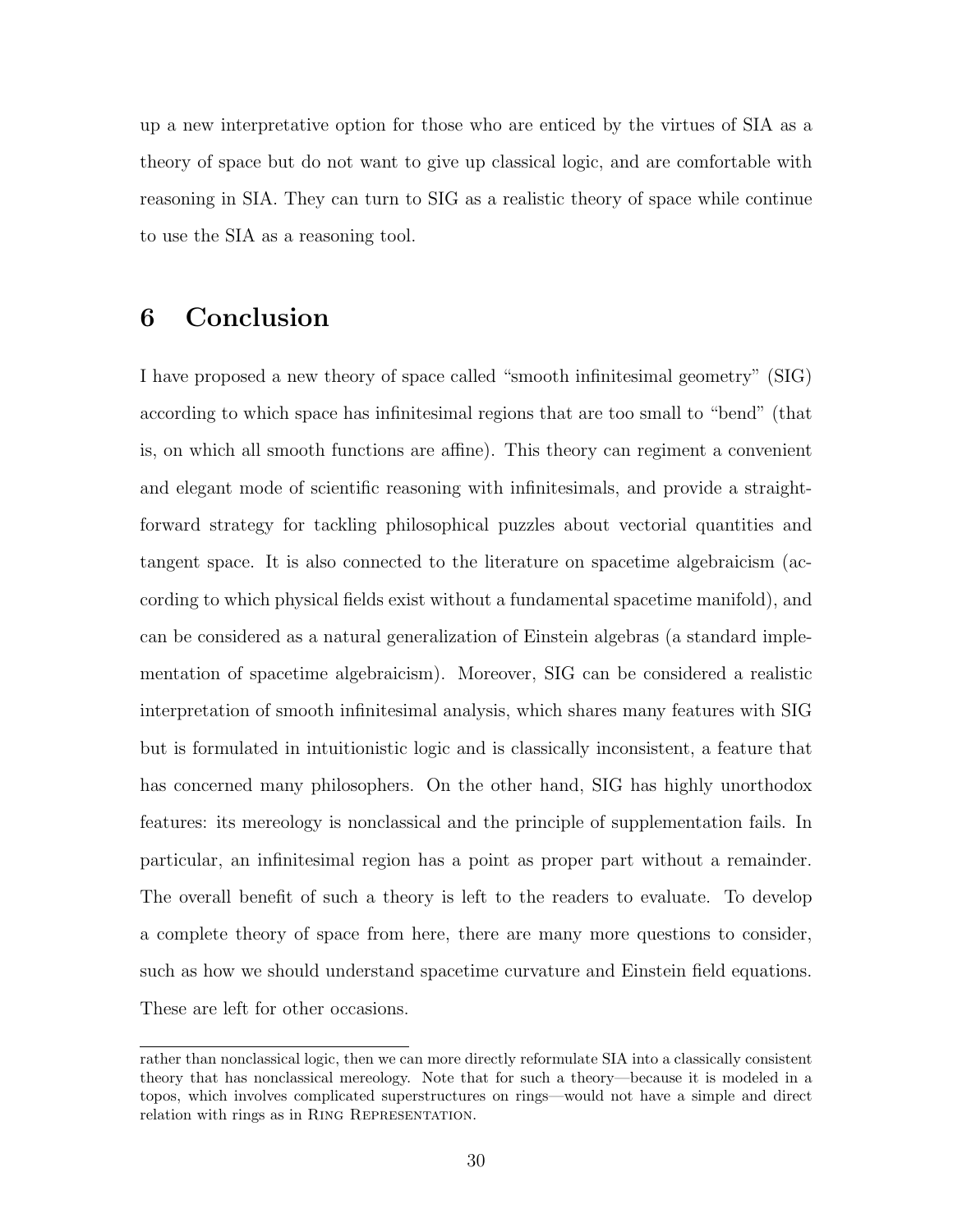# References

- [1] Arntzenius, F. (2000) "Are There Really Instantaneous Velocities?" The Monist, 83(2): 187-208.
- [2] Arntzenius, Frank and Cian Dorr (2012). "Calculus as Geometry". In: Space, Time, and Stuff. Oxford University Press, pp. 213–279.
- [3] Bain, J. (2003) "Einstein Algebras and the Hole Argument," Philosophy of Science, 70(5):1073-1085.
- [4] Bell, J. (2008) A Primer of Infinitesimal Analysis (2nd Edition). Cambridge University Press.
- [5] Bell, J. (2017) "Continuity and Infinitesimals," The Stanford Encyclopedia of Philosophy (2017 Summer Edition), Edward N. Zalta (ed.), https://plato.stanford.edu/archives/sum2017/entries/continuity/.
- [6] Boyer, C., (1959). The History of the Calculus and its Conceptual Development, New York: Dover.
- [7] Bunge, M., Gago, F., & San Luis, A. (2018). Synthetic Differential Topology (London Mathematical Society Lecture Note Series). Cambridge: Cambridge University Press.
- [8] Busse, R. (2009) "Humean Supervenience, Vectorial Fields, and the Spinning Sphere," Dialectica 63 (4): 449-489.
- [9] Butterfield, J. (2006) "Against Pointillisme about Mechanics," The British Journal for the Philosophy of Science, 57(4): 709-753.
- [10] Cantor, G. (1887) "Mitteilungen zur Lehre vom Transfiniten," Zeitschrift für Philosophie und philosopische Kritik 91: 81-125.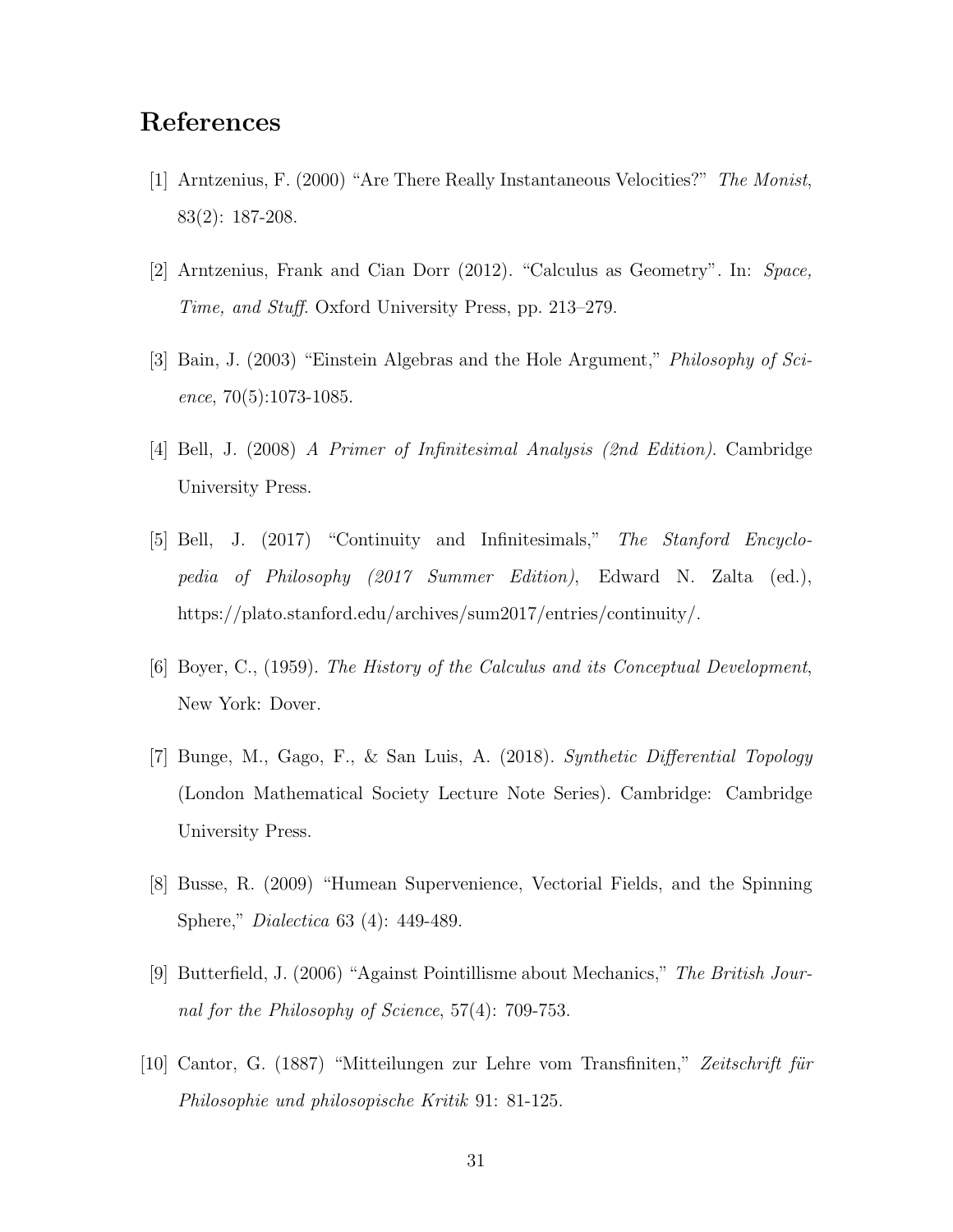- [11] Chen, L. (2020) "Infinitesimal Gunk," Journal of Philosophical Logic 49: 981–1004.
- [12] Chen, L. (2021) "Do Infinitesimal Simple Parts Solve Zeno's Paradox of Measure?" Synthese 198: 4441–4456.
- [13] Chen, L., Fritz, T. (2021) "An Algebraic Approach to Physical Fields," Studies in History and Philosophy of Science 89: 188-201.
- [14] Chen, L. (2022) In Support of Dynamicism—the Algebraic Way. Manuscript in submission.
- [15] Earman, J. and Norton, J. (1987) "What Price Spacetime Substantivalism? The Hole Story," British Journal for the Philosophy of Science 38: 515-525.
- [16] Ehrlich, P. (2006) "The Rise of non-Archimedean Mathematics and the Roots of a Misconception I: The Emergence of non-Archimedean Systems of Magnitudes," Archive for History of Exact Sciences 60(1): pp. 1-121.
- [17] Feferman, S. (1985) "A Theory of Variable Types," Revista Columbiana de Matematicas. Vol. XIX: 95-105.
- [18] Forrest, P. (2003) "Nonclassical Mereology and Its Application to Sets," Notre Dame Journal of Formal Logic 43(2): 79-94.
- [19] Forrest, P. (2007) "Mereological summation and the question of unique fusion," Analysis 56(3): 127-131.
- [20] Geroch, R. (1972) "Einstein Algebras," Communications in Mathematical Physics 26(4): 271-275.
- [21] Giordano, P. (2010) "The Ring of Fermat Reals," Advances in Mathematics, 225: 2050-2075.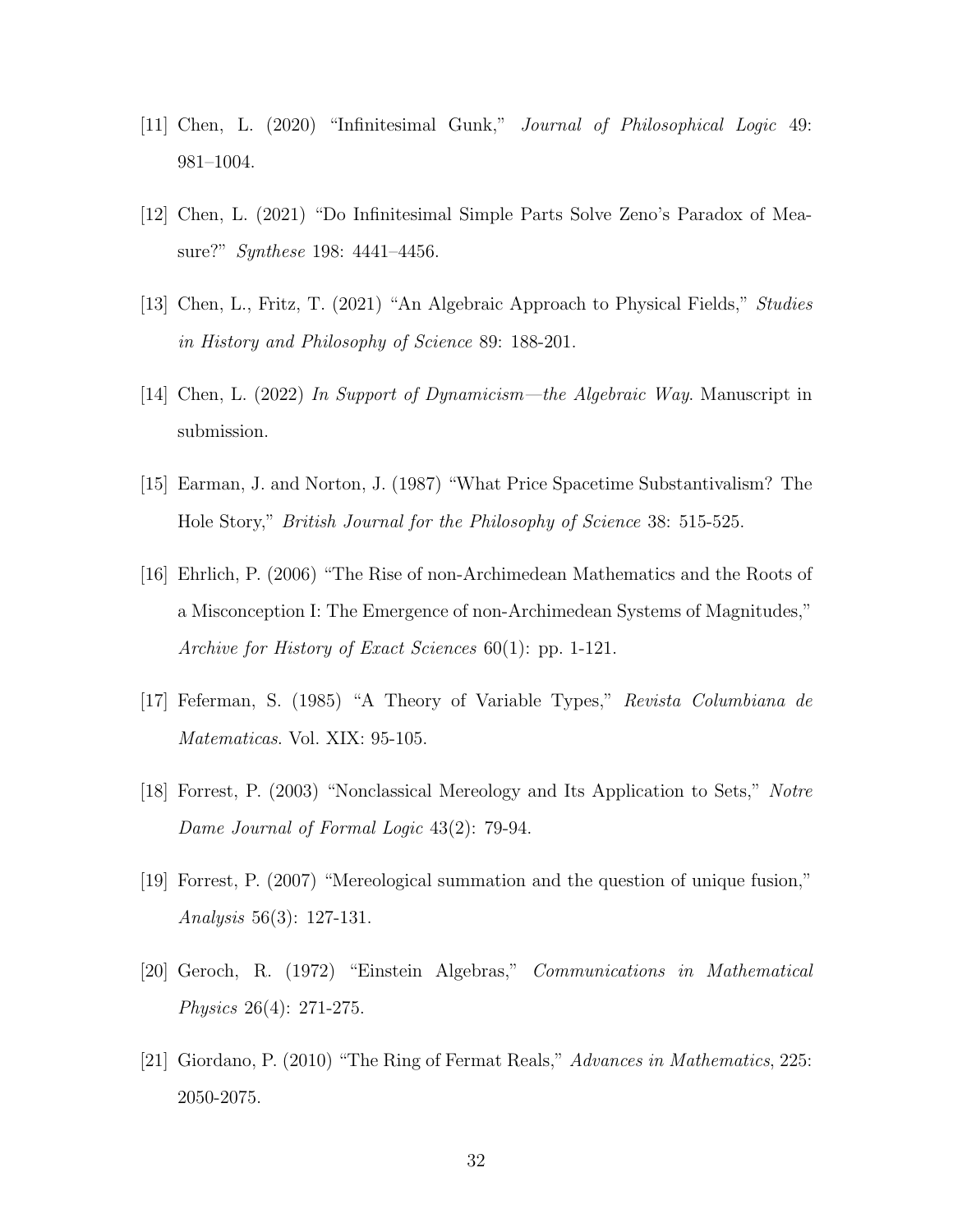- [22] Heller, M., Król, J.,  $(2016)$  "Synthetic Approach to the Singularity Problem." arXiv:1607.08264 [gr-qc]
- [23] Heller, M., Sasin, W. (1999) "Noncommutative Unification of General Relativity and Quantum Mechanics," International Journal of Theoretical Physics 38: 1619–1642.
- [24] Hellman, G. (2006) "Mathematical Pluralism: The Case of Smooth Infinitesimal Analysis," Journal of Philosophical Logic, 35: 621-651.
- [25] Kock, A. (2006) Synthetic Differential Geometry (2nd Edition), Cambridge University Press. (First Edition published in 1981)
- [26] Lawvere, F.W. (1980) "Toward the Description in a Smooth Topos of the Dynamically Possible Motions and Deformations of a Continuous Body," Cahiers de Topologie et Géométrie Différentielle Catégoriques 21(4): 277-392.
- [27] Mac Lane, S., Moerdijk, I. (1992) Sheaves in Geometry and Logic: a first introduction to topos. Springer-Verlag New York.
- [28] Mayberry, J. (2000) "Review," British Journal for the Philosophy of Science, 51: 339-345
- [29] Moerdijk, I., Reyes, G. (1991) Models for Smooth Infinitesimal Analysis. Springer-Verlag New York.
- [30] Morin, D. (2008) Introduction to Classical Mechanics With Problems and Solutions. Cambridge University Press.
- [31] Reeder, P. (2015) "Zeno's Arrow and the Infinitesimal Calculus," Synthese 192: 1315-1335.
- [32] Robinson, A. (1966) Non-Standard Analysis. North-Holland: Amsterdam.